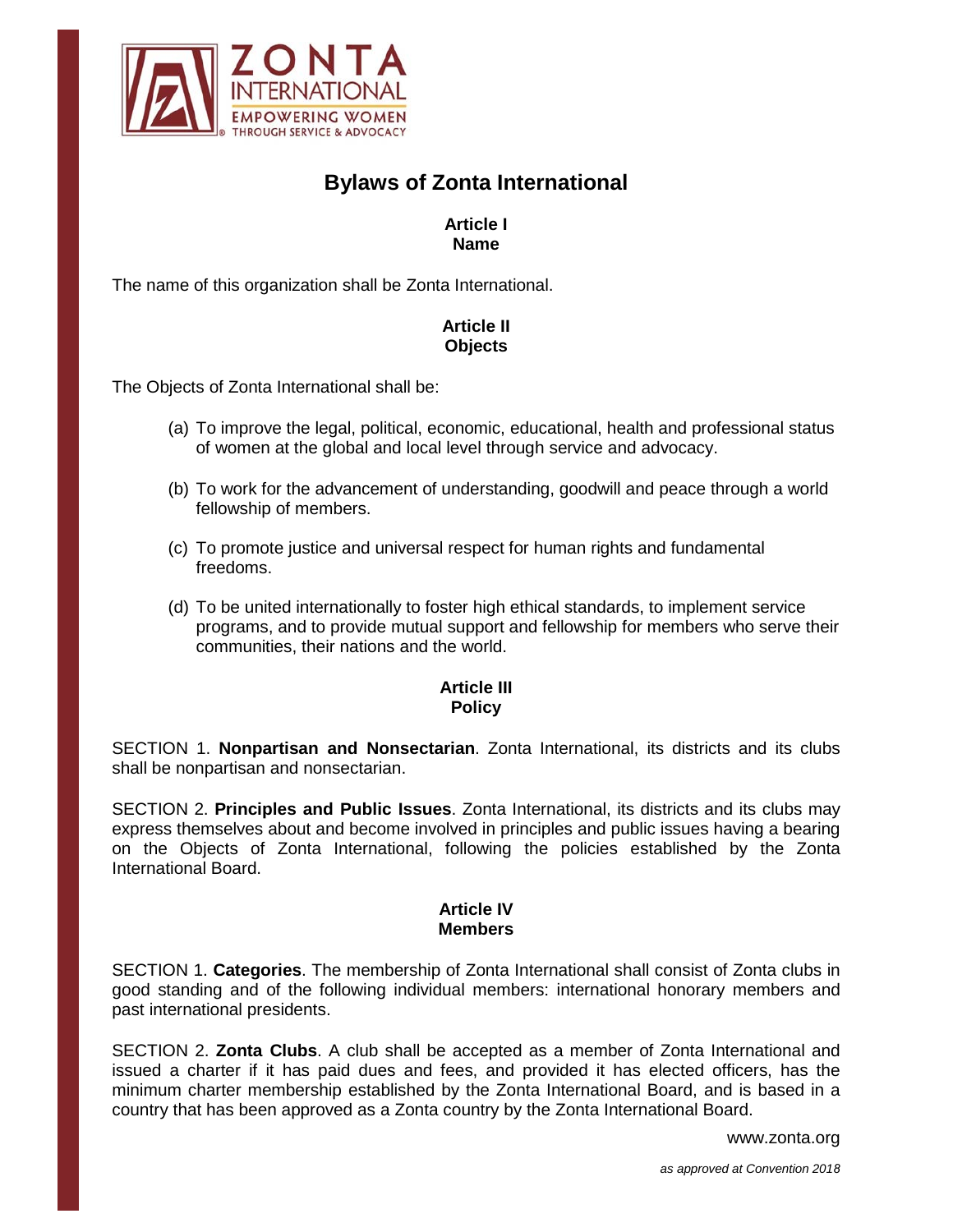Guidelines for the organization of clubs are in the Zonta International Marian de Forest Membership Manual.

(a) **Bylaws**. Upon being chartered, each Zonta club shall adopt club bylaws in accordance with the Zonta International Bylaws. The initial adoption of the club bylaws shall be by a two-thirds vote of the club members present and voting at any regular or special meeting called for that purpose, provided that notice of the proposed bylaws shall have been given to each member at least10 days before the meeting. Each Zonta club shall be bound by the bylaws of Zonta International except that, if any provision of the bylaws is contrary to the laws of the country, state or province in which a club is organized, that club shall notify the Zonta International Board in writing of the need to conform to such laws.

## (b) **Diversity of Membership**.

- (1) Each club shall have members in a variety of classifications.
- (2) Clubs shall have a membership composition that is inclusive, diverse and reflective of the Objects of Zonta International.

(c) **Termination**. Club membership in Zonta International may be terminated by the Zonta International Board if the club has failed to:

- (1) Pay club dues or other financial obligations to Zonta International, and pay district and area (if applicable) dues, or
- (2) Meet at least quarterly, or
- (3) Function as a Zonta club.

The governor shall report to the Zonta International Board if a club in the district fails to perform any one of the duties described above. The Zonta International Board shall mail a notice with proof of service to ask the club concerned for clarification within 45 days from the date on which the notice is mailed. After 45 days, a decision of termination shall be made by a two-thirds vote of the entire Zonta International Board.

In the event of termination, all legal debts and service obligations shall be paid by the club. Remaining assets must be disbursed to the Zonta International Foundation, except for operating funds, which shall revert to the district for organization and membership. The club's archives shall be deposited in appropriate storage after consultation with the governor and archivist of the district.

(d) **Disbandment**. A club that intends to disband must first notify the area director. If the club, after taking all necessary steps together with the area director to avoid disbandment, decides to do so, it shall inform the governor, who shall inform the international president and the executive director immediately. The disbanding club shall pay all its legal debts and service obligations and its remaining assets, including archives, shall be disbursed as provided in Section 2.(c) above.

SECTION 3. **International Honorary Members**. In recognition of international achievements that advance the status of women, election to international honorary membership shall be by a two-thirds vote of the Zonta International Board. Membership shall carry with it none of the rights and obligations of membership. The holder shall be entitled to attend and speak at Zonta International conventions, district conferences and club meetings.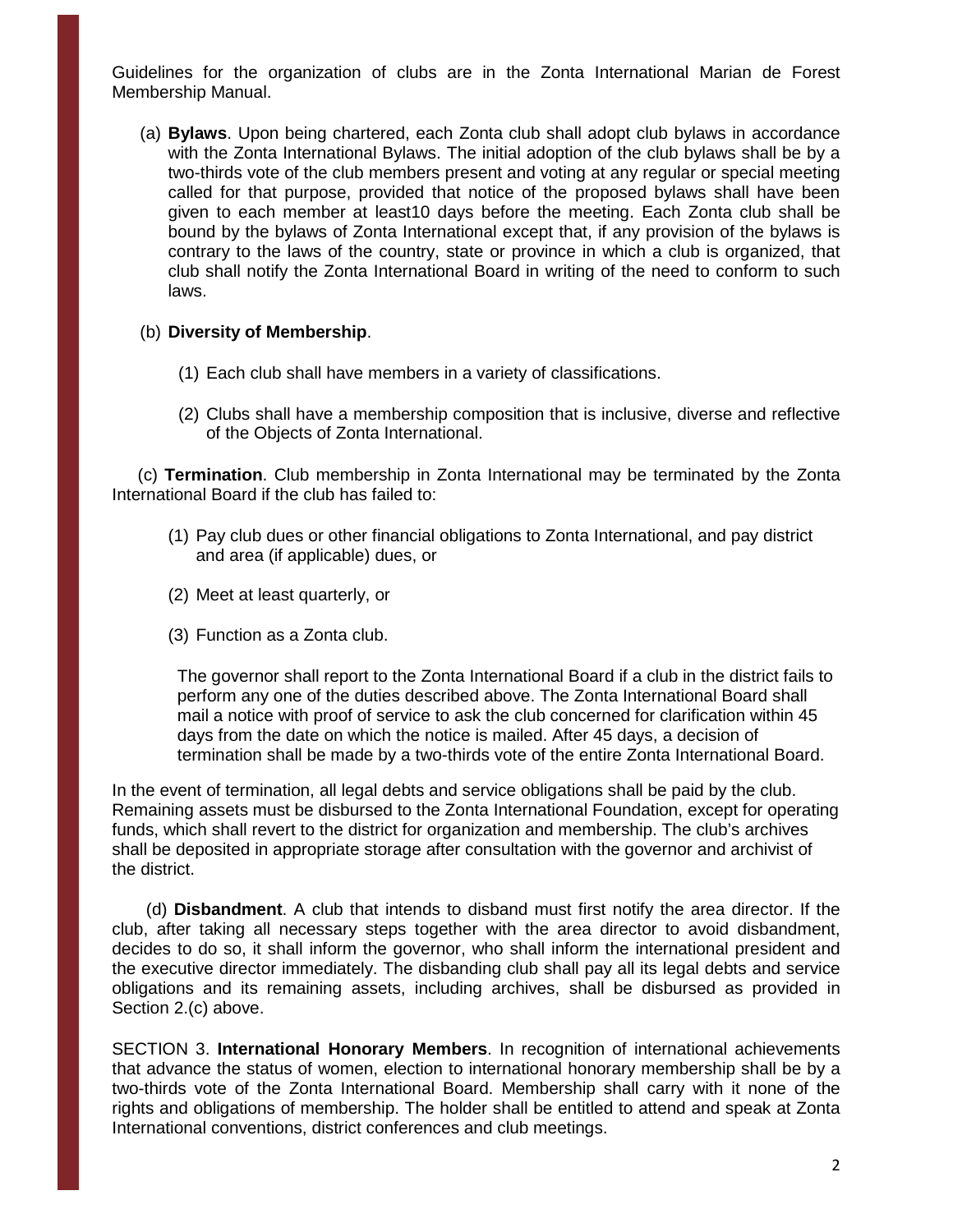SECTION 4. **Past International Presidents**. In recognition of service to Zonta International, the title of past international president shall be conferred upon each outgoing president of Zonta International. The title shall carry with it the rights but none of the obligations of membership. The holder shall be entitled to attend and speak at Zonta International conventions, district conferences and club meetings, and in addition at convention shall be entitled to make motions and to vote. This shall in no way affect the eligibility of a past international president for membership in a Zonta club.

## **Article V Dues and Fees**

SECTION 1. **Fiscal Year**. The fiscal year of Zonta International shall be from 1 June through 31 May, inclusive.

## SECTION 2. **Zonta International Dues and Fees.**

- (a) Zonta International dues and fees (in U.S. dollars) shall be determined by two-thirds vote of the voting members present and voting at convention and shall be payable in accordance with the Rules of Procedure of Zonta International.
- (b) For members under the age of thirty (30) years dues are reduced by 50%.

SECTION 3. **New Member/Charter Member/Reinstated Member Fee**. Each club shall pay to Zonta International a fee for each new member, charter member or reinstated member. This does not apply to a current member transferring to another club.

SECTION 4. **Extension or Adjustment of Payment**. Only the Zonta International Board may temporarily waive dues and fees.

SECTION 5. **Nonpayment of Dues and Fees**. Procedures relating to nonpayment of dues and fees are specified in the Rules of Procedure of Zonta International.

SECTION 6. **Emergency Assessment**. In case of emergency, the Zonta International Board or the convention may request a per-capita per-year assessment in U.S. dollars, which must not exceed 10 percent of current dues.

- (a) **Assessment Approval**. An assessment may be approved by:
	- (1) Vote at convention.
	- (2) Mail ballot provided that a majority of the clubs return the mail ballot within 60 days of the mailing date. Each club shall be entitled to one vote. If, as of the last payment of annual dues, the membership of any club exceeds 30 members, the club shall be entitled to a second vote. If the membership exceeds 60 members, the club shall be entitled to a third vote.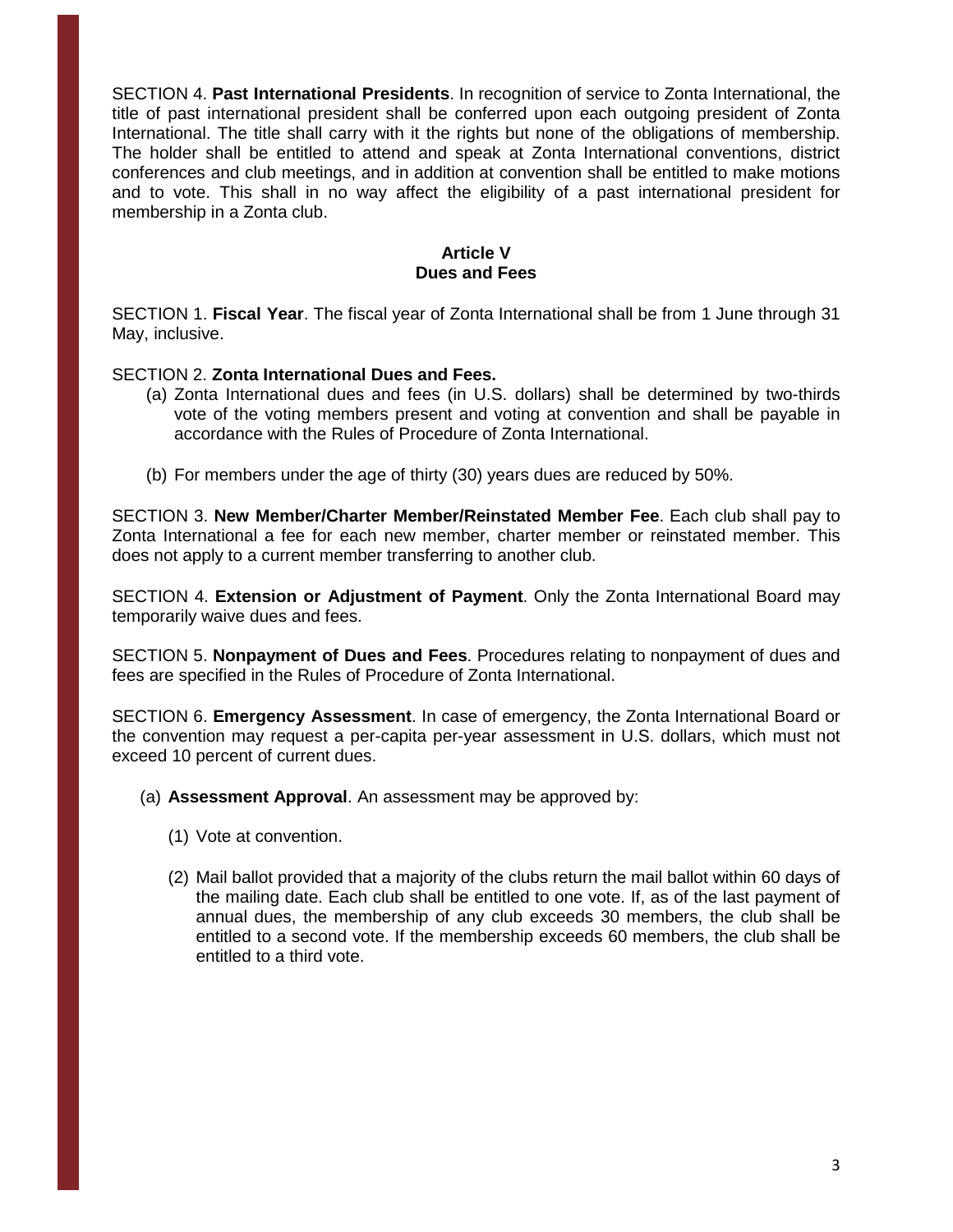(3) In either case, a majority vote of the voting members and proxies of the convention or of the mail ballots returned, shall be required to approve the assessment.

## **Article VI Officers and Directors**

SECTION 1. **Officers**. The officers of Zonta International shall be a president, a president-elect, a vice president and a treasurer/secretary.

- (a) **Prerequisites.** Each Zonta International officer shall be a classified member of a club of Zonta International, and shall have served as a Zonta International director or at least one year as a governor, lieutenant governor, district treasurer or area director. An officer shall hold no other elective office at any level of Zonta International.
- (b) **Election, Term of Office**. Elected by ballot vote at convention, Zonta International officers shall take office at the close of the convention. The term of office shall be two years or until a successor takes office. No member who has served previously as an officer is eligible to serve in the same office again, except the treasurer/secretary who is eligible to serve two consecutive terms in that office. An officer who has served more than half a term shall be deemed to have served a term in that office.

## (c) **Vacancies**.

- (1) In case of a vacancy in the office of president, the vice president shall automatically become president for the unexpired term.
- (2) In case of vacancy in the office of president-elect, the office shall remain vacant and the office of president shall be filled by election at the next convention.
- (3) A vacancy in the office of vice president or treasurer/secretary shall be filled by the Zonta International Board.

## (d) **Duties**.

(1) **President**. The president shall be the chief executive officer and shall exercise a general supervision over the interests and welfare of Zonta International, its districts and its clubs. The president shall:

- a. Preside at meetings of Zonta International, the Zonta International Board and the Executive Committee.
- b. Appoint committees authorized by the bylaws or the Zonta International Board.
- c. Be a member of the Zonta International Bylaws and Resolutions Committee and the Zonta International Finance Committee and be an ex-officio member of all other committees except the International Nominating Committee. When the Zonta International Bylaws and Resolutions Committee investigates a complaint against a member of the Zonta International Board, the president shall not participate.

(2) **Vice President**. In the absence or inability of the president to perform official duties, the vice president shall perform the duties of president.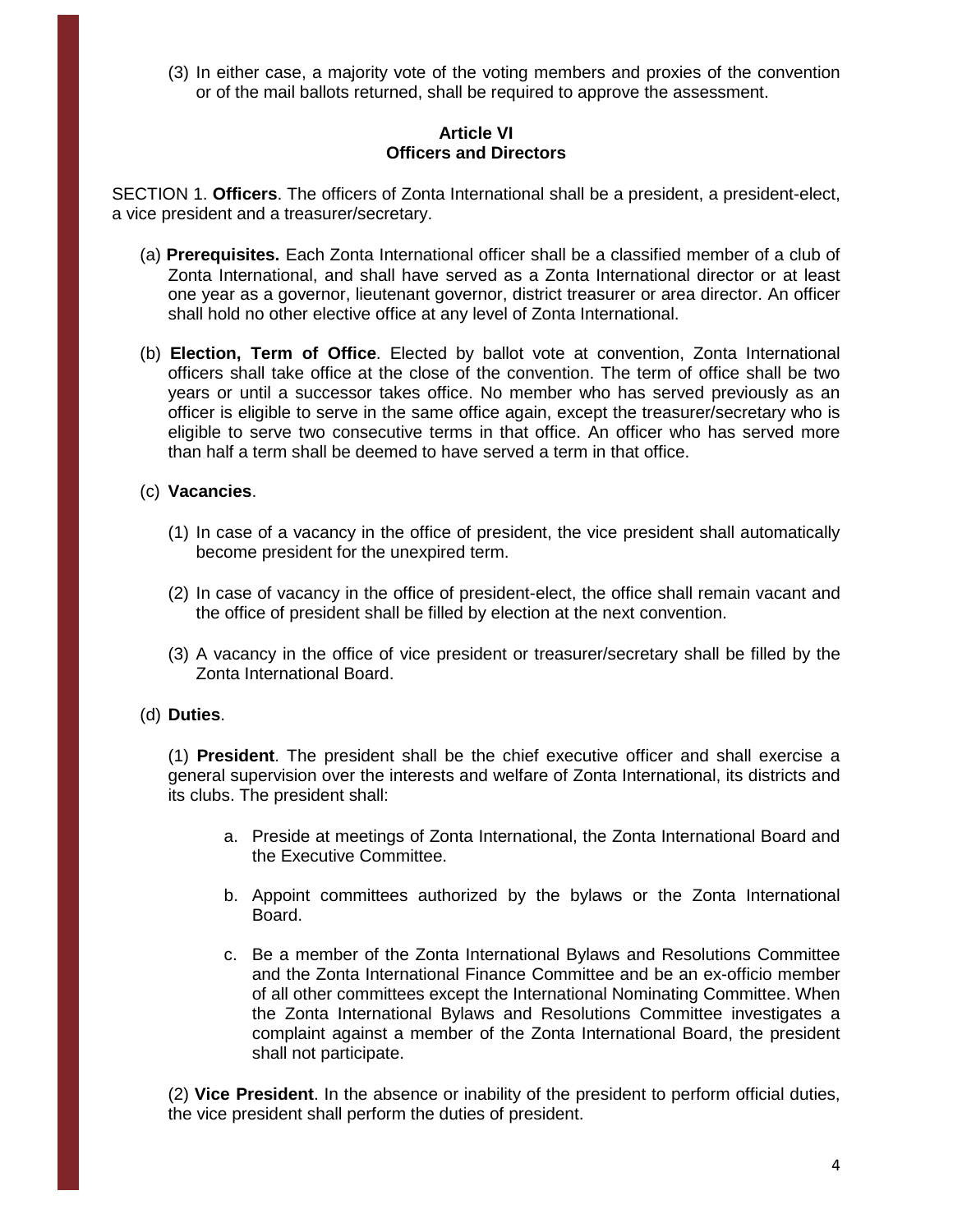(3) **President-Elect**. The president-elect shall serve for a term of two years and at the close of the convention held two years after the election, shall automatically become president. The president-elect shall perform such duties as assigned by the president, and shall have authority to make plans for the next biennium, including appointing and meeting with appropriate incoming standing committee chairmen to develop the Zonta International program goals to be presented to the convention for approval, and selecting a professional parliamentarian to serve during the next biennium. The president-elect shall be a member of the Zonta International Bylaws and Resolutions Committee and the Zonta International Finance Committee and be an ex-officio member of all other committees except the Zonta International Nominating Committee. When the Zonta International Bylaws and Resolutions Committee investigates a complaint against a member of the Zonta International Board, the president-elect shall not participate.

(4) **Treasurer/Secretary**. The treasurer/secretary shall be the chief financial officer of Zonta International and be a member of the Zonta International Finance Committee. The treasurer/secretary shall have the authority to certify resolutions and other documents of the organization, and shall report and perform other duties as required by the Zonta International Board.

SECTION 2. **Directors**. There shall be seven international directors.

(a) **Prerequisites.** Each Zonta International director shall be a classified member of a Zonta club, and shall have served at least one year as a governor, lieutenant governor, district treasurer or area director. A director shall hold no other elective office at any level of Zonta International.

## (b) **Election, Term of Office**.

(1) At convention, seven directors of Zonta International shall be elected by ballot vote.

(2) Each director shall take office at the close of the convention. The term of office shall be two years or until a successor takes office. No member who has served a term previously as a director is eligible to serve in the same office again. A director who has served more than half a term shall be deemed to have served a term in that office.

(c) **Vacancies**. A vacancy in the office of Zonta International director shall be filled from the nominees not elected for the term in question at the immediately preceding convention in descending order of votes received.

## **Article VII Zonta International Board**

SECTION 1. **How Constituted**. Officers and seven directors shall constitute the Board of Zonta International. Officers of Zonta International shall be officers of the board.

SECTION 2. **Duties and Powers**. The Zonta International Board shall:

- (a) Exercise a general supervision over the interests and welfare of Zonta International, its districts and its clubs.
- (b) Direct the affairs of Zonta International and control the funds in accordance with the policies established by convention, and as provided in the bylaws and rules of procedure. None of the acts of the Zonta International Board shall conflict with or modify action taken by the convention.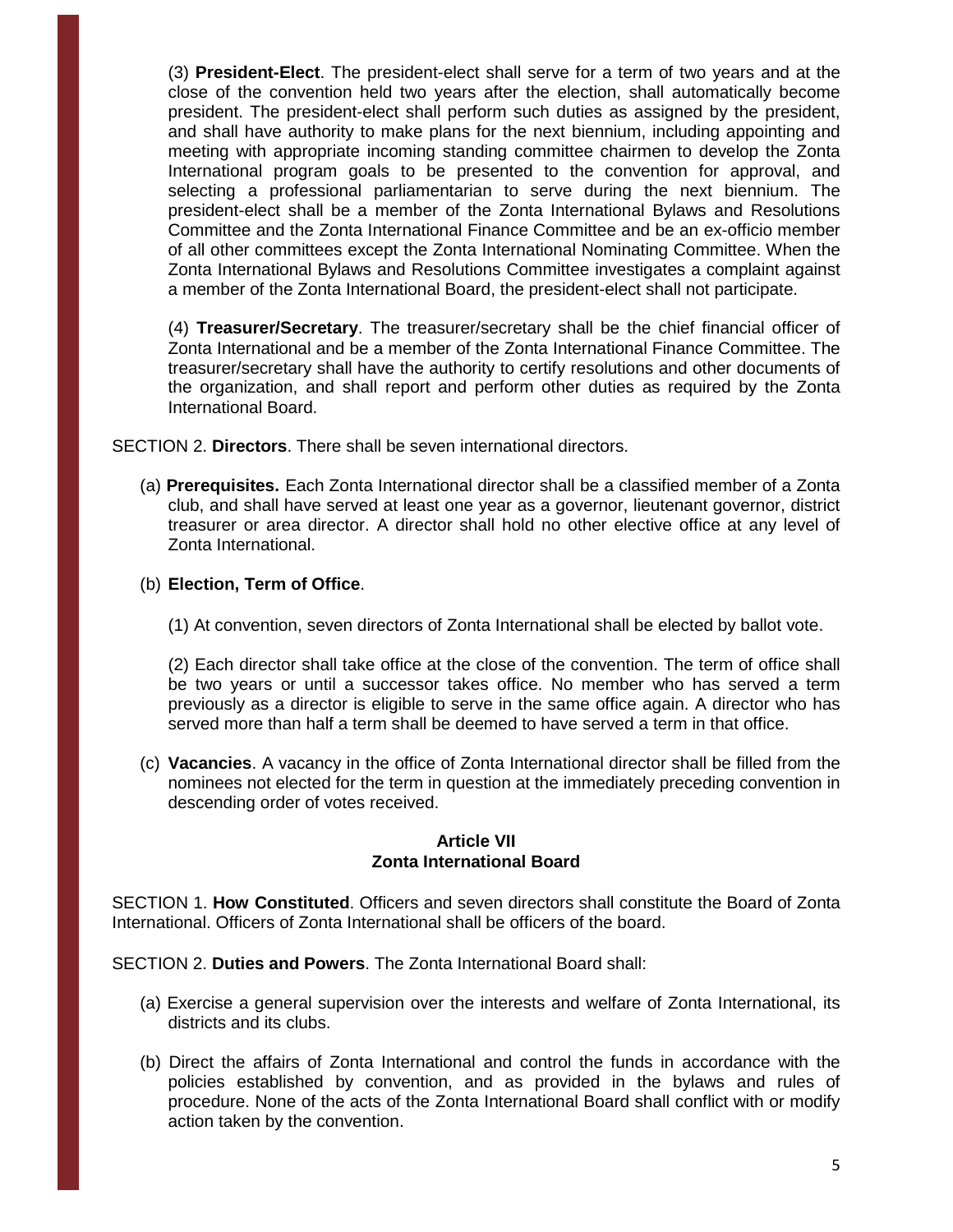- (c) Employ an executive director to manage the affairs of Zonta International within the parameters established by the Zonta International Board.
- (d) Be responsible for the strategic and long-range planning of the organization.
- (e) Approve the biennial budget and the audit. Ensure that a copy of the approved budget is sent to district board members and club presidents.
- (f) Ensure that the operation manuals reflect the policies and procedures adopted by the Zonta International Board and the convention assembly.
- (g) Ensure that the treasurer/secretary, executive director and other persons entrusted with the handling of funds and property of Zonta International are sufficiently bonded.
- (h) Perform such other duties as designated in these bylaws and rules of procedure. The Zonta International Manual shall serve as a guideline for international operation.

SECTION 3. **Authority**. Contracts and/or agreements on behalf of Zonta International shall be made only by those authorized by the Zonta International Board to act on behalf of Zonta International.

SECTION 4. **Emergency Powers**. In the event that extreme emergency prevents the holding of a convention, the Zonta International Board shall have the power to transact such business of Zonta International as may be necessary, and to submit to voting members for a vote by mail all items that require action in accordance with Article X Section 1.

SECTION 5. **Meetings**. The Zonta International Board shall hold no fewer than five and no more than seven regular meetings during the biennium, the first of which shall be held immediately following the convention, the final meeting immediately prior to the convention. Special meetings may be held at the call of the president, or upon request of five members of the board. Conference calls and electronic meetings by which persons participating in the meeting may hear each other simultaneously may constitute a meeting provided that all board members are invited to participate and have the ability to attend by such means.

SECTION 6. **Notice of Meetings.** Regular meetings of the board may be held without notice. Special meetings of the board require notice of the time and place be given to each board member by one of the following methods: (i) by personal delivery of written notice; (ii) by firstclass mail, postage prepaid; (iii) by telephone in a conversation directly with the board member; (iv) by facsimile transmission; or (v) by electronic mail. All such notices shall be given or sent to the board member's address, telephone number, facsimile number or electronic mailing address as shown on the records of Zonta International or as may have been given to Zonta International by the board member for purposes of notice. Notices of special meetings of the board sent by first-class mail shall be deposited in the mail system at least 14 days before the date of the meeting. Notices given by personal delivery, telephone, facsimile transmission or electronic mail transmission shall be delivered, telephoned, telefaxed or electronically transmitted at least 48 hours before the time set for the meeting.

SECTION 7. **Waiver of Notice.** The attendance of any board member at any meeting shall constitute a waiver of notice of the meeting, except where a board member attends a meeting for the express purpose of objecting to the transaction of any business because the meeting is not lawfully called or convened and where the objection is made prior to or at the commencement of the meeting. In addition, whenever any notice is required to be given under the provisions of these bylaws, a waiver thereof in writing signed by the person or persons entitled to such notice, whether before or after the time stated therein, shall be deemed equivalent to the giving of such notice.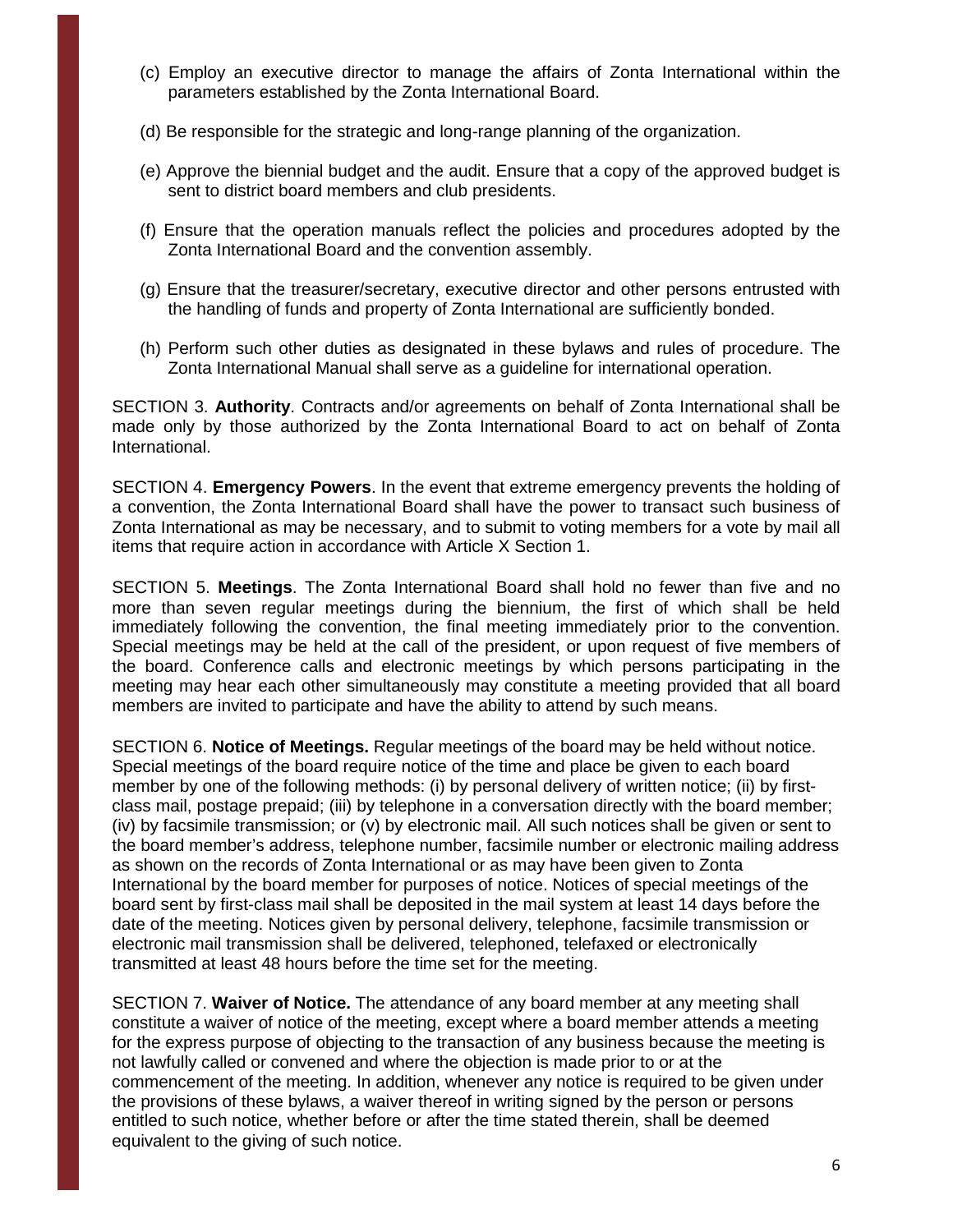SECTION 8. **Quorum**. A majority of the members of the Zonta International Board shall constitute a quorum.

SECTION 9. **Vote**. A majority vote of the entire Zonta International Board shall be required for action.

SECTION 10. **Mail/Telecommunication Voting**. The Zonta International Board may transact business by mail, or through the use of a conference telephone or other communication equipment. Action by mail requires a unanimous vote of the entire board.

SECTION 11. **Removal**. Zonta International officers and directors may be removed for cause by the Zonta International Board. Cause shall include but not be limited to failure, without excuse, to attend meetings, failure to perform the duties of the position, or acting in such a way as to injure the good name of Zonta or hamper its work. A complaint in writing against an officer or director for such behavior may be made to the Zonta International Board, which shall refer the complaint to the Zonta International Bylaws and Resolutions Committee for investigation.

The complaint shall include specific charges and available evidence. The committee shall give the board member concerned an opportunity to respond in writing and may hold a hearing with the member concerned, the complainant and witnesses if any.

Thereafter, the committee shall make a recommendation to the Zonta International Board for a final decision on removal. The member concerned shall be entitled to be present for consideration of the action to be taken but shall not be entitled to participate in the deliberation or to vote. Removal shall be by a two-thirds ballot vote of the entire Zonta International Board, excluding the member concerned.

## **Article VIII Executive Committee**

SECTION 1. **How Constituted**. The officers of Zonta International shall constitute the Executive Committee.

SECTION 2. **Duties and Powers**. The Executive Committee shall act for the Zonta International Board between meetings of the board, except that its acts may not conflict with or modify action taken by the board including the budget. At the next meeting of the Zonta International Board, a report shall be made of the Executive Committee's actions.

SECTION 3. **Meetings**. Special meetings may be called by the president or upon request of two members of the Executive Committee.

SECTION 4. **Quorum**. A majority of the members of the Executive Committee shall constitute a quorum.

SECTION 5. **Vote**. A majority vote of the entire Executive Committee shall be required for action.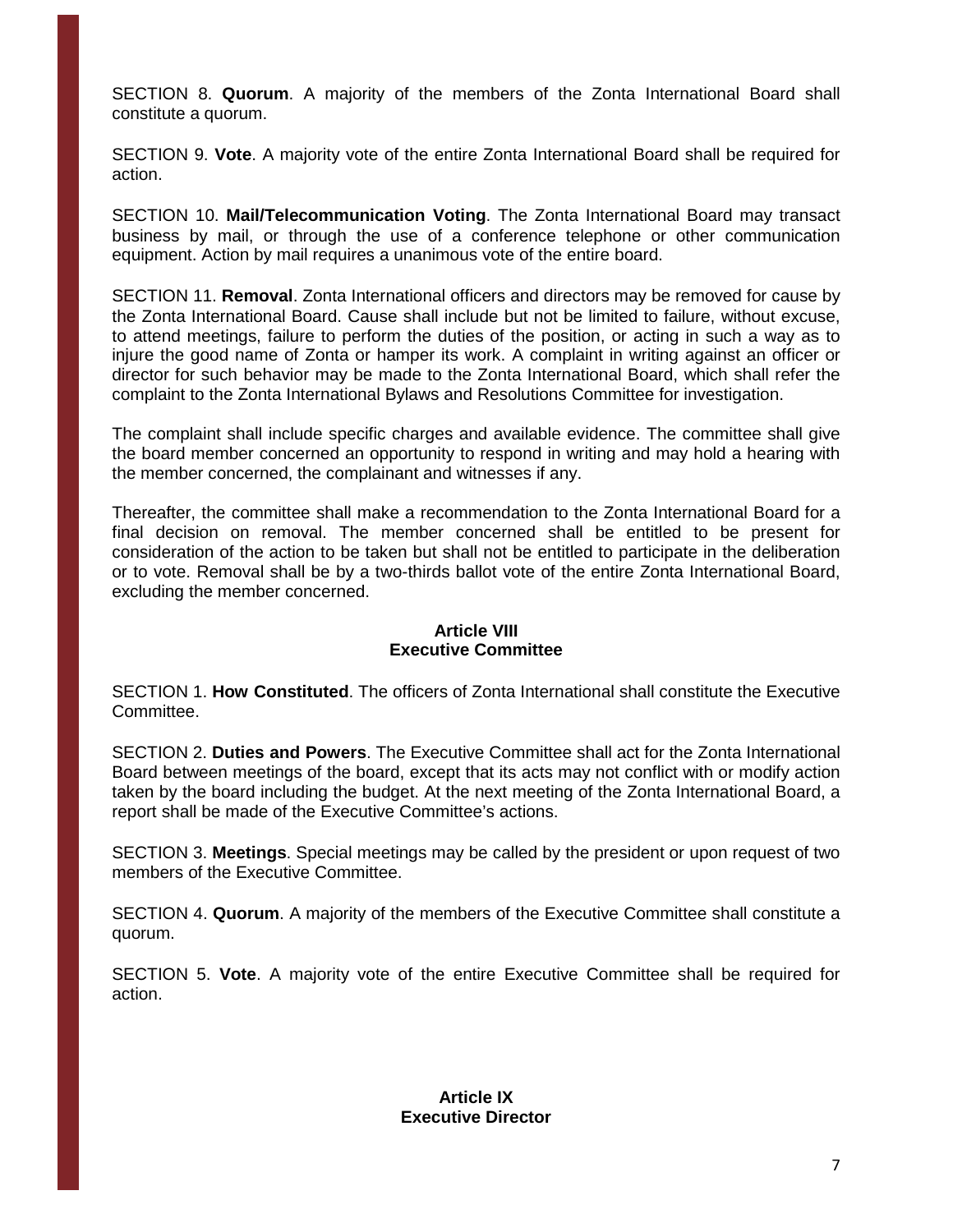The executive director shall be employed by the Zonta International Board to manage the headquarters office, to assist the Zonta International president and the board in conducting the business of Zonta International, and to perform such other duties as may be required by the Zonta International Board. The executive director shall abide by the guidelines and the budgets established by the Zonta International Board.

## **Article X Convention**

SECTION 1. **Purpose**. Zonta International shall hold a biennial convention to present an informative, motivational and educational program; determine the policies of Zonta International; elect the Zonta International officers and directors and members of the Nominating Committee; receive reports; vote on proposed amendments to the bylaws; vote on dues and fees; vote on resolutions and goals that establish the international service projects and programs; and for any other business that may properly come before the convention assembly.

SECTION 2. **Time, Place and Program**. The Zonta International Board determines time, place and program of the convention.

SECTION 3. **Call**. The official Call to Convention shall be published and posted on the Zonta International website at least 90 days before the convention.

SECTION 4. **Convention Voting Members**. Voting members to convention shall be members of the Zonta International Board, past international presidents, governors and delegates from each club in good standing.

- (a) **Clubs**. Each club of Zonta International shall be entitled to one delegate and alternate. If the membership of any club, based upon the dues payment through 1 March, exceeds 30 members, the club shall be entitled to a second delegate and alternate. If the membership exceeds 60 members, the club shall be entitled to a third delegate and alternate. A delegate may carry the total votes to which the club is entitled. A member of the Zonta International Board shall not be a club delegate or alternate.
- (b) **Proxies**. Any club unable to send a delegate to convention may be represented by proxy. A club choosing to be represented by proxy shall be entitled to its votes by proxy. A club may carry the proxy votes from two other clubs except that the total votes carried by one club may not exceed five.

SECTION 5. **Quorum**. A majority of the voting members registered at convention shall constitute a quorum.

## SECTION 6. **Election**.

- (a) Election of Zonta International officers, directors and members of the Zonta International Nominating Committee shall take place no later than the day before the last day of convention. Election shall be by ballot vote.
- (b) A majority vote shall be necessary for election of officers. In the event that no candidate receives a majority of the votes cast, the balloting for the office shall continue. Only the two candidates receiving the largest number of votes shall remain on the second ballot.
- (c) The Zonta International directors and the members of the Zonta International Nominating Committee shall be elected by plurality vote.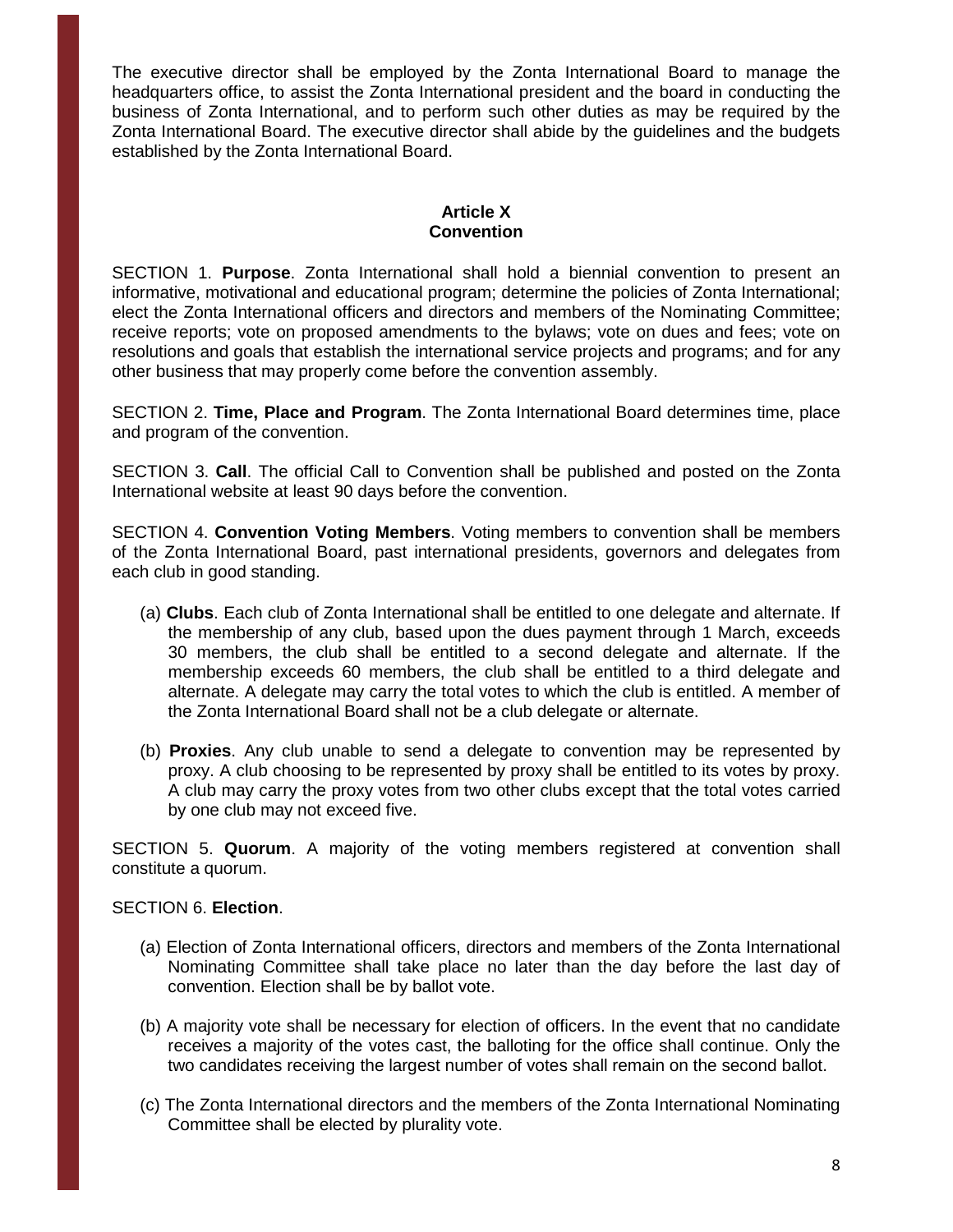#### **Article XI Zonta International Nominating Committee**

SECTION 1. **How Constituted**. A Nominating Committee of nine members shall be elected by plurality vote as follows:

- One member from the clubs in North, Central and South America
- One member from the clubs in Europe
- One member from the clubs in Africa
- One member from the clubs in Australia and New Zealand
- One member from the clubs in Asia
- Four members at large

Voting members shall be entitled to vote for all nine members of the committee.

The chairman and the vice chairman of the committee shall be chosen by majority vote of the members of the Zonta International Nominating Committee.

SECTION 2. **Prerequisites.** A member of the Zonta International Nominating Committee shall be a past international president or a classified member of a club of Zonta International and shall have served on the Zonta International Board, or as a governor or as a Zonta International committee chairman. No member of the committee shall be eligible for nomination at the international level of Zonta International while serving on the committee.

SECTION 3. **Term**. The term for members of the Zonta International Nominating Committee shall be two years, beginning at the close of the convention at which they were elected and ending at the close of the convention at which their successors are elected.

SECTION 4. **Vacancies**. Should an elected member of the Zonta International Nominating Committee be unable to attend the committee meeting at which candidates are to be selected, that committee position shall be considered vacant. Vacancies on the Zonta International Nominating Committee shall be filled by the nominees not elected from that territory or at large in descending order of votes received.

SECTION 5. **Duties**. The Zonta International Nominating Committee shall:

- (a) Provide the official slate and qualifications for publication at least 90 days before convention, including, when possible, nominations as follows:
	- (1) For each Zonta International officer position to be filled, two or more candidates.
	- (2) For Zonta International director positions, at least 14 candidates for election of seven directors.
	- (3) For the Zonta International Nominating Committee, at least:
		- Two candidates from the clubs in North, Central and South America
		- Two candidates from the clubs in Europe
		- Two candidates from the clubs in Africa
		- Two candidates from the clubs in Australia and New Zealand
		- Two candidates from the clubs in Asia
		- Eight candidates at large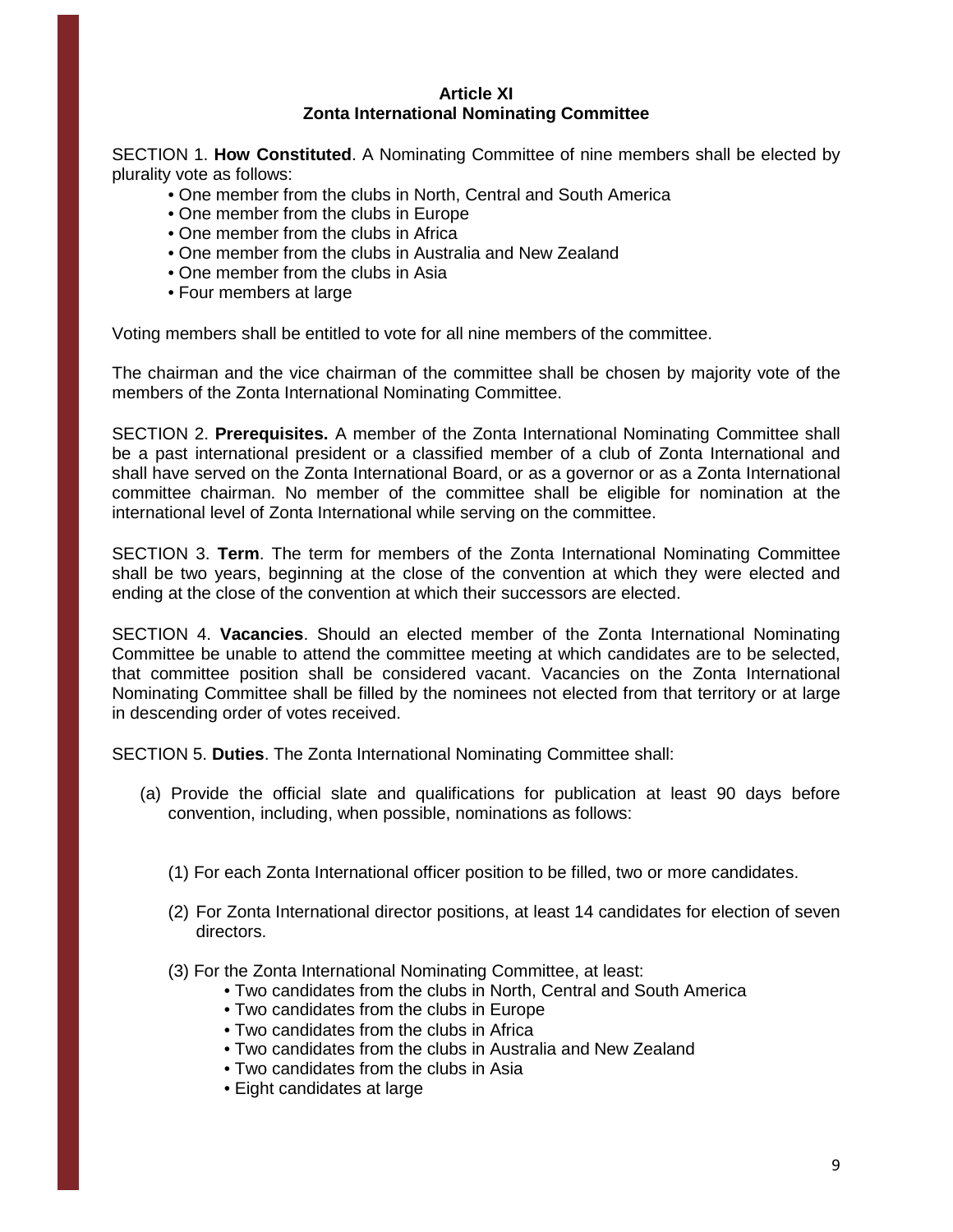(b) Report at the convention. Additional nominations may be made from the floor, provided the nominee is qualified and has consented to serve if elected.

SECTION 6. **Removal**. Members of the Zonta International Nominating Committee may be removed by the Zonta International Board for failure to perform the duties of the position, or acting in such a way as to injure the good name of Zonta or hamper its work. The procedure shall be as specified in Article VII, Section 11.

## **Article XII Committees**

SECTION 1. **Committees**. There shall be standing committees as provided by these bylaws and special committees as authorized by the convention or the Zonta International Board. The board shall coordinate the activities of all committees, except the Nominating Committee. The committees are authorized to transact business through the use of electronic communication.

SECTION 2. **Committee Chairmen and Members**. Chairmen and members of Zonta International standing committees shall be appointed for the next biennium by the presidentelect with the approval of the Zonta International Board. Each committee shall have at least three members.

## SECTION 3. **Bylaws and Resolutions Committee**.

- (a) It shall consider all amendments proposed in accordance with these bylaws and submit its report to the Zonta International Board and convention.
- (b) It shall review, combine as required, and make recommendations on all resolutions submitted in accordance with these bylaws.
- (c) It may develop and send to the convention resolutions designed to further the Objects of Zonta International.
- (d) It shall investigate disciplinary matters of removal, suspension or expulsion and make recommendations to the Zonta International Board.

SECTION 4. **Convention Committee**. It shall function in accordance with the fiscal and operation manual guidelines approved by the Zonta International Board.

SECTION 5. **Finance Committee**. The committee shall include, but not be limited to, the Zonta International president, the Zonta International president-elect, the Zonta International treasurer/secretary, the Zonta International Finance Committee chairman and the designated Zonta International Finance Committee chairman for the following biennium. It shall:

- (a) Review the monthly financial reports of Zonta International.
- (b) Provide for the annual audit of the books of Zonta International by certified or chartered public accountants, and shall have sent to district board members and club presidents a copy of the annual audit approved by the Zonta International Board. For purposes of the audit, the books shall be closed on 31 May.
- (c) Prepare and submit to the Zonta International Board for the next biennium a proposed budget including recommendation on per capita dues. This information shall be sent to the clubs and districts at least 90 days prior to convention.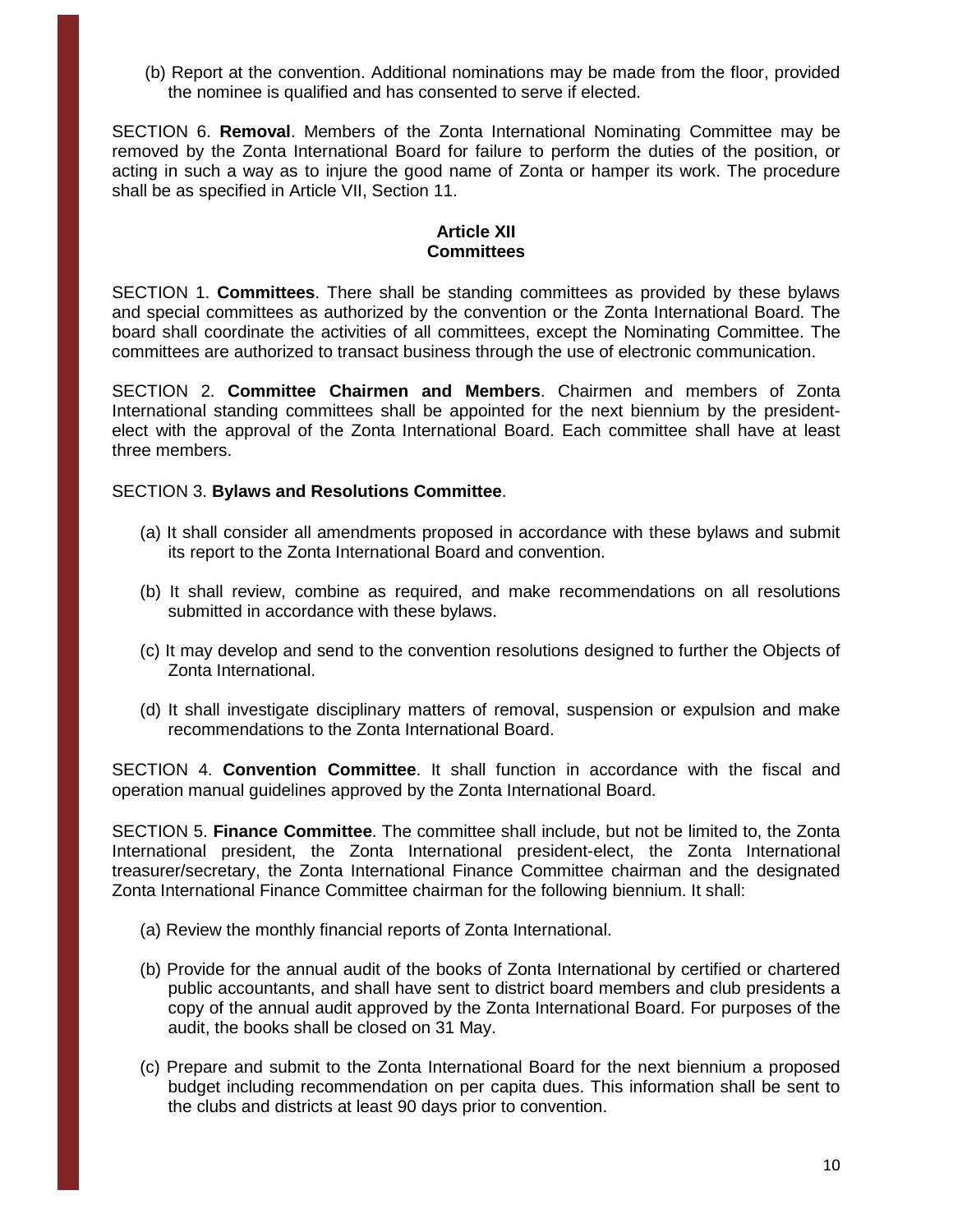(d) Report at convention on the financial position of Zonta International. Such report shall include, but not be limited to, an unaudited Statement of Financial Position as of the end of the month not more than two months prior to convention and a Statement of Activities and Changes in Net Assets to reflect the audited first year of the biennium and the unaudited second year of the biennium as of the end of the month mentioned.

SECTION 6. **Membership Committee**. It shall promote continuing membership growth and encourage and supervise the organization of new clubs. Biennially, the committee shall review classifications and submit recommendations to the Zonta International Board.

SECTION 7. **Public Relations and Communications Committee**. It shall promote the Objects of Zonta International and develop a comprehensive plan to create external and internal awareness of Zonta International.

SECTION 8. **Service Committee**. It shall promote international service projects sponsored by Zonta International and funded through the Zonta International Foundation, and shall encourage and support local service projects.

SECTION 9. **Advocacy Committee**. It shall recommend action in accordance with the Objects of Zonta International to improve the status of women and to promote legislative awareness, advocacy and equal rights.

SECTION 10. **United Nations Committee**. It shall disseminate and receive pertinent information and promote relations between the United Nations, its agencies and Zonta International. The committee shall consist of, but not be limited to, representatives appointed to the various United Nations sites.

SECTION 11. **Leadership Development Committee.** It shall develop and provide resources for leadership development at all levels of Zonta International.

SECTION 12. **Z Club and Golden Z Club Committee.** It shall provide resources and information to encourage the formation of Z clubs and Golden Z clubs, and provide ongoing support. From submissions put forward by Zonta clubs, this committee shall select and recommend to the Zonta International Board candidates for the annual Emma L. Conlon Service Awards.

SECTION 13. **Amelia Earhart Fellowship Committee**. It shall select and recommend to the Zonta International Board, candidates for annual Zonta International Amelia Earhart Fellowships.

SECTION 14. **Jane M. Klausman Women in Business Scholarship Committee.** From submissions put forward by districts, this committee shall select and recommend to the Zonta International Board candidates for the annual Zonta International Jane M. Klausman Women in Business Scholarships.

SECTION 15. **Young Women in Public Affairs Award Committee.** From submissions put forward by districts, this committee shall select and recommend to the Zonta International Board candidates for the annual Zonta International Young Women in Public Affairs Awards.

## **Article XIII Districts**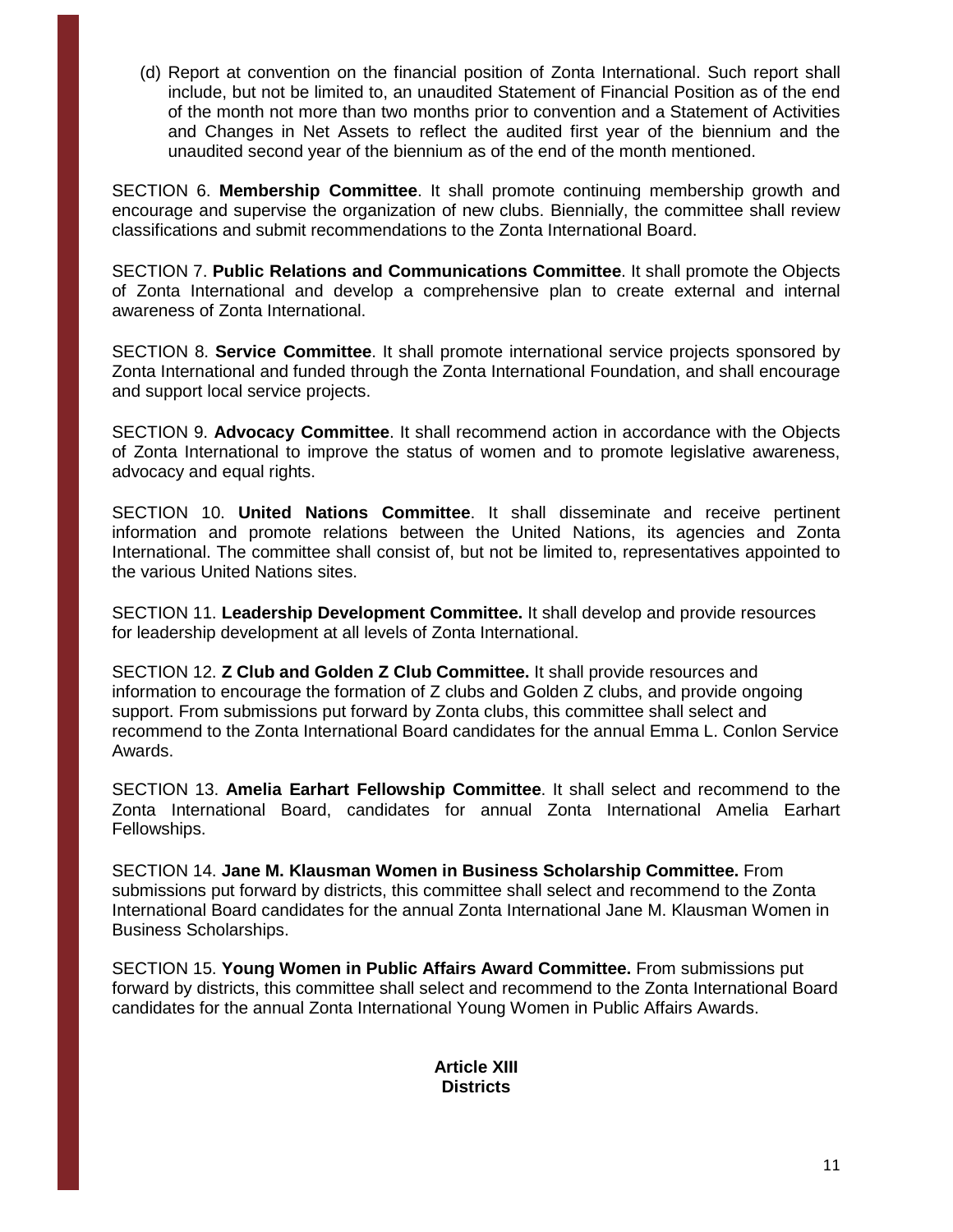SECTION 1. **Definition and Purpose**. A district comprises a number of Zonta clubs within a geographical territory or territories, as determined by the Zonta International Board. In addition, the Zonta International Board may assign an e-club to any district without regard to the geographical boundaries of that district.

The purposes of districts are:

- (a) To function as an administrative division of Zonta International in the attainment of the Objects of Zonta International as stated in these bylaws.
- (b) To promote the programs of Zonta International within the district.
- (c) To inspire and assist clubs to implement the goals and programs of Zonta International.
- (d) To serve as a link between the clubs in the district and the Zonta International Board and committees.

SECTION 2. **How Established**. The Zonta International Board shall have authority to create districts and to establish their boundaries. A proposed change in the boundaries of a district shall be subject to:

- (a) 90-day notice to the affected clubs of the proposed change.
- (b) Participation in the voting procedure by a majority of district clubs.
- (c) Approval by a majority of delegates voting from district clubs. Each club shall be entitled to one vote. If, as of the last payment of annual dues, the membership of any club exceeds 30 members, the club shall be entitled to a second vote. If the membership exceeds 60 members, the club shall be entitled to a third vote.

Districts shall be named in numerical order.

SECTION 3. **Members**. Each Zonta club within the established boundaries of a district, and each assigned e-club, shall be a member of that district.

SECTION 4. **Areas**. With the approval of the majority of the clubs affected, the district board shall establish areas and outline their boundaries to implement the administrative functions within the district.

SECTION 5. **Dues**.

- (a) **District Dues**. The district dues shall be determined by two-thirds vote of the voting members present and voting at conference.
- (b) **Area Dues**. A district conference may authorize areas in the district to collect per-capita area dues. Area dues shall be determined by a two-thirds vote of the delegates at an area meeting, in accordance with the procedures in Article XIII, Section  $11(a)(4)(a)$  of these bylaws.

SECTION 6. **Officers**. The officers of the district shall be a governor, a lieutenant governor, the area directors, a treasurer and a secretary.

(a) **Prerequisites.** Each elected officer shall be a classified member of a club, shall have served at least two years in an elected club office and/or have been a district committee chairman. The governor, lieutenant governor and area directors shall have served at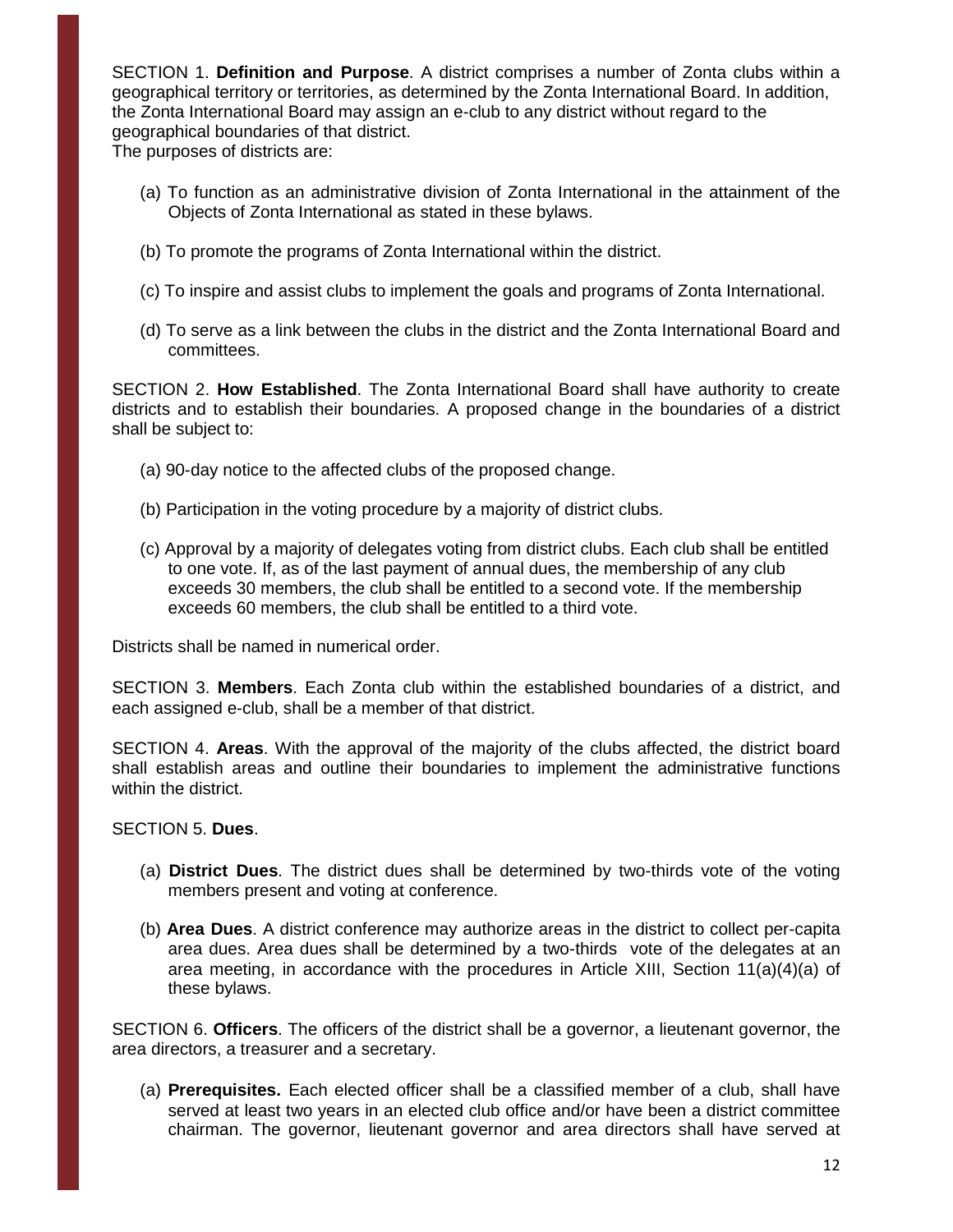least one year as club president. An elected officer shall hold no other elective position at district level.

- (b) **Election**. Officers, with the exception of the secretary, shall be elected at the district conference immediately preceding the convention. Election shall be by ballot vote of voting members present and voting. Area directors and/or vice area directors shall be elected by the delegates from the clubs in that area, either at the district conference, or, at the option of the district, at the area meeting immediately preceding the convention. Elections at area meetings shall be in accordance with the procedures in Article XIII, Section 11 (a)(4)(a).
- (c) **Term of Office**. Officers shall take office at the close of the convention. The term of office shall be two years or until a successor takes office. No member who has served previously as an officer is eligible to serve in the same office again except (1) the treasurer who is eligible to serve two terms in that office; and (2) an area director who is eligible to serve again four years after the completion of the area director's first term in that office. An officer who has served more than half a term is considered to have served a full term in that office.
- (d) **Appointment, Term of Office**. The governor shall appoint the secretary who shall be an officer and a member of the district board without vote. The term of office of the secretary shall coincide with the term of the governor who made the appointment.

## SECTION 7. **Duties of Officers**.

(a) **Governor**. The governor shall administer the affairs of the district. The Zonta International president, headquarters office and the lieutenant governor shall be kept informed about district matters.

The governor shall work with the district board and host club in planning the district conference program, shall issue the Call to Conference at least 60 days before the conference and shall preside at the district meeting.

The governor or the governor's designee shall attend area meetings. The governor shall supervise the preparation of the district budget and shall authorize expenses in accordance with the approved budget.

The governor shall appoint a Bylaws and Resolutions Committee, a Membership Committee, a Service Committee and an Advocacy Committee, each with a chairman and such other members as the governor deems appropriate. The governor may make other appointments as appropriate to implement the programs of Zonta International.

- (b) **Lieutenant Governor**. The lieutenant governor shall perform such duties as assigned by the governor and in the absence or inability of the governor to perform the official duties within the district, the lieutenant governor shall perform such duties of the governor. The lieutenant governor shall be chairman of the District Membership Committee.
- (c) **Area Directors**. Each area director shall attend district conferences, plan area meetings, visit clubs, and act as liaison between the clubs and the district board.
- (d) **Treasurer**. The treasurer shall be responsible for the funds of the district and shall administer them in accordance with the approved district budget. The treasurer shall make reports to the district board and to the conference. The treasurer shall prepare a biennial district budget, under the supervision of the governor, to be reviewed by the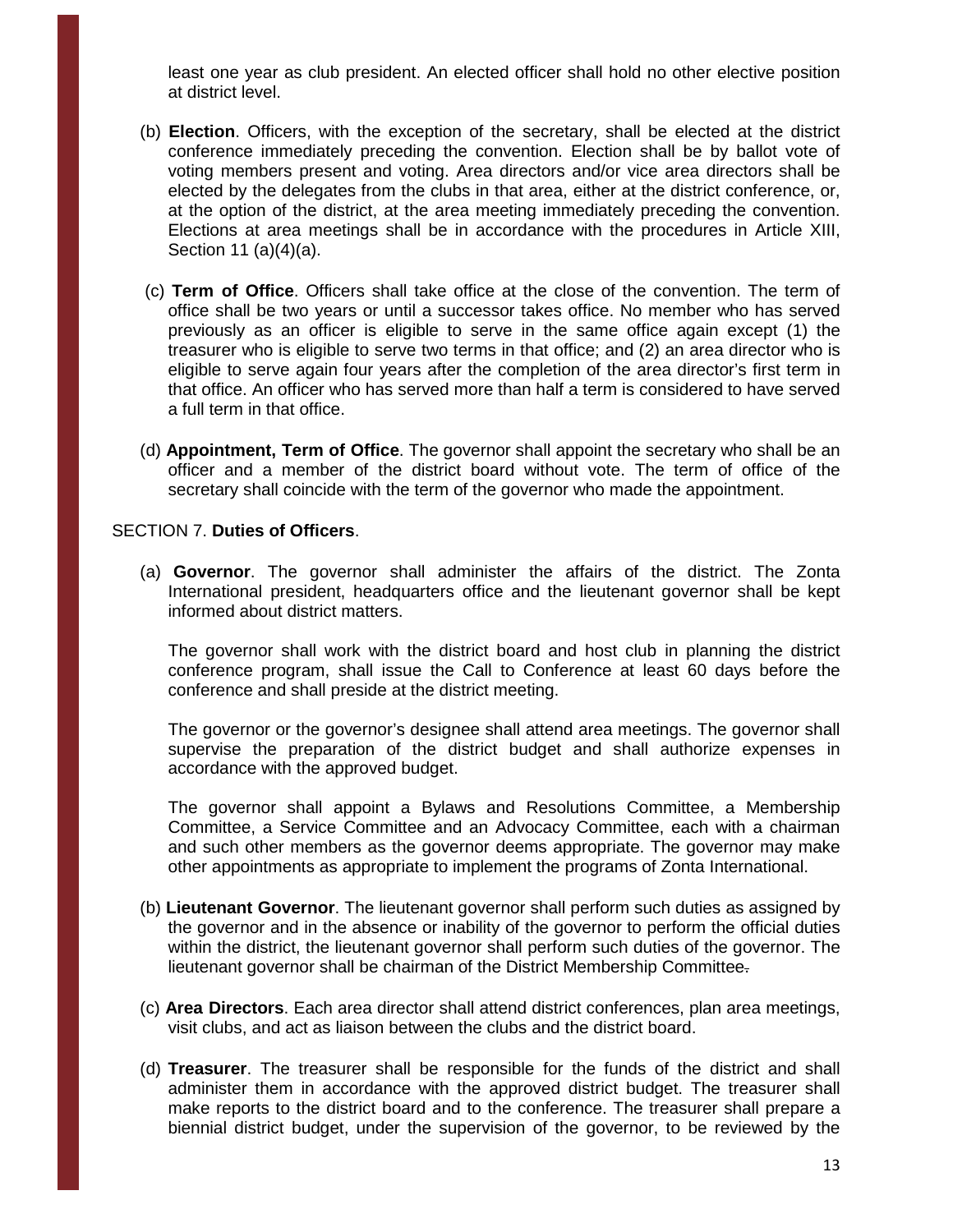district board and presented at the conference for approval. No later than 45 days after the term of office ends, the treasurer shall transfer all records to the successor. At all times, the treasurer's books shall be open to inspection by the district board and by any auditors named by the district board.

(e) **Secretary**. The secretary shall maintain records of the district. Within 60 days after each conference, the secretary shall send a conference report to district clubs and to Zonta International headquarters signed by the governor and the secretary. If proposals to amend the Zonta International Bylaws are adopted by a conference, the secretary shall send such adopted proposals to the Zonta International Bylaws and Resolutions Committee within 30 days after conference.

SECTION 8. **Vice Area Director**. At the option of the district, a vice area director may be elected to assist the area director in the performance of area duties. An elected vice area director shall meet the same qualifications as the area director. In the absence or inability of the area director to serve, the vice area director shall perform the duties of the area director and shall be entitled to a vote on the district board or at a conference. The district shall determine additional rights and responsibilities of the vice area director.

## SECTION 9. **Vacancies**.

- (a) **Governor**. In case of a vacancy in the office of governor, the lieutenant governor shall become governor.
- (b) **Lieutenant Governor**. In case of a vacancy in the office of lieutenant governor, the office may remain vacant until filled by election at the next district conference, or the vacancy may be filled by mail ballot provided the candidate receives a majority vote of district voting members, as defined in Article XIII, Section 11(a)(4), or by appointment of the district board.
- (c) **Area Director**. A vacancy in the office of area director shall be filled from the same area by appointment of the district board. If the area has an elected vice area director, the vacancy shall be filled by the vice area director.
- (d) **Treasurer**. A vacancy in the office of treasurer shall be filled by appointment of the district board.
- (e) **Secretary**. A vacancy in the office of secretary shall be filled by appointment of the governor.

## SECTION 10. **District Board**.

- (a) **How Constituted**. Elected officers of the district and the appointed secretary shall constitute the district board.
- (b) **Duties**. Subject to the general supervision of the Zonta International Board and its officers and directors, the district board shall have general supervision over clubs and administration of the district. It shall make decisions upon those matters requiring action between meetings of the district conference, provided that none of its acts shall conflict with action taken by the conference. It shall perform such duties as are prescribed by the bylaws. The Zonta District Manual shall serve as a guideline for district operation.
- (c) **Quorum**. A majority of the elected members of the district board shall constitute a quorum.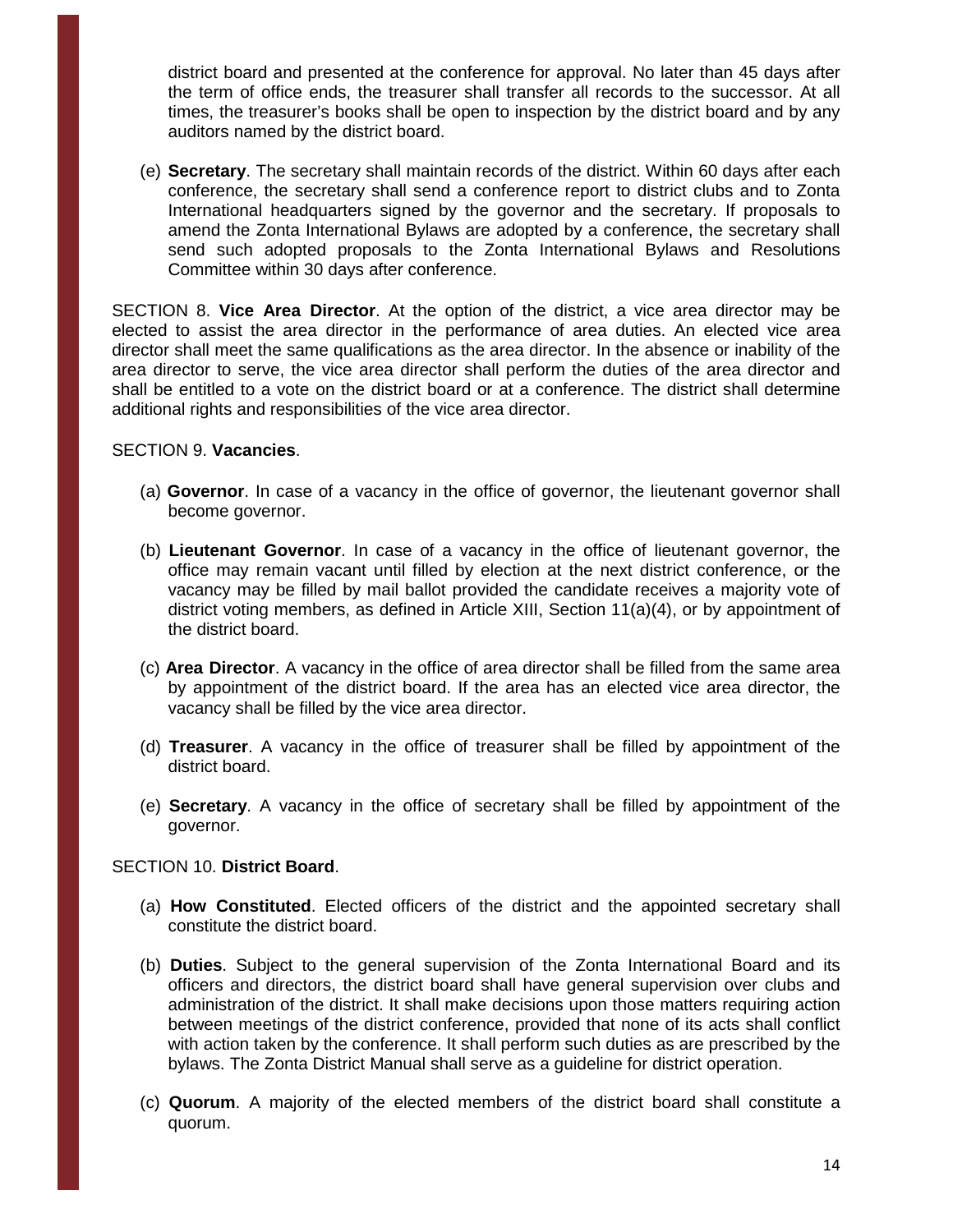(d) **Vote**. A majority vote shall be required for action, unless a greater vote is otherwise required.

## (e) **Removal**.

(1) Elected district officers may be removed by the district board for cause upon grounds permitted for removal at the international level (Article VII, Section 11). A complaint in writing against an officer for such behavior may be made to the district board, which shall refer the complaint to the district Bylaws and Resolutions Committee for investigation. The procedure shall be as specified in Article VII, Section 11.

Thereafter, the committee shall make a recommendation to the district board for a decision. The officer concerned shall be entitled to be present for the consideration of action to be taken but shall not be entitled to participate in the deliberation or to vote. Removal shall be by a two-thirds ballot vote of the entire elected district board excluding the member concerned. Notice of the elected district board's decision shall be given with proof of service to the complainant and the officer concerned forthwith.

If dissatisfied with the district board's decision, the complainant or the officer concerned may appeal to the Zonta International Board within 45 days of the date on which the decision is mailed to the parties. Removal shall be by a two-thirds ballot vote of the entire Zonta International Board. The decision of the International Board shall be final.

If the district board fails to act, the Zonta International Board has full authority to initiate and impose discipline on its own.

(2)The district secretary may be removed by the governor whenever in the judgment of the governor the best interests of the district shall be served by such removal.

## SECTION 11. **Meetings**.

- (a) **District Conference**. Each district shall hold at least one district conference per biennium on dates approved by the Zonta International president.
	- (1) **Purpose**. The district conference shall be for the purpose of promoting the objects and programs of Zonta International and to conduct the business of the district.
	- (2) **Authority**. The conference shall have power to act upon recommendations and resolutions and to submit these to Zonta International.
	- (3) **Call to Conference**. Notice of proposed changes affecting the district or Zonta International shall be sent to the president of each club within the district at least 60 days before the conference. No act of the conference may conflict with these bylaws or with action taken by Zonta International.
	- (4) **Conference Voting Members**. The voting members of the district conference shall be the governor, lieutenant governor, area directors, treasurer and the delegates of each club in good standing.
		- (a) **Clubs**. Each club shall be entitled to one delegate and one alternate. If, as of the date specified by the district for the payment of district dues (Article XIII, Section 5), the membership of any club exceeds 30 members, the club shall be entitled to a second delegate and alternate. If the membership exceeds 60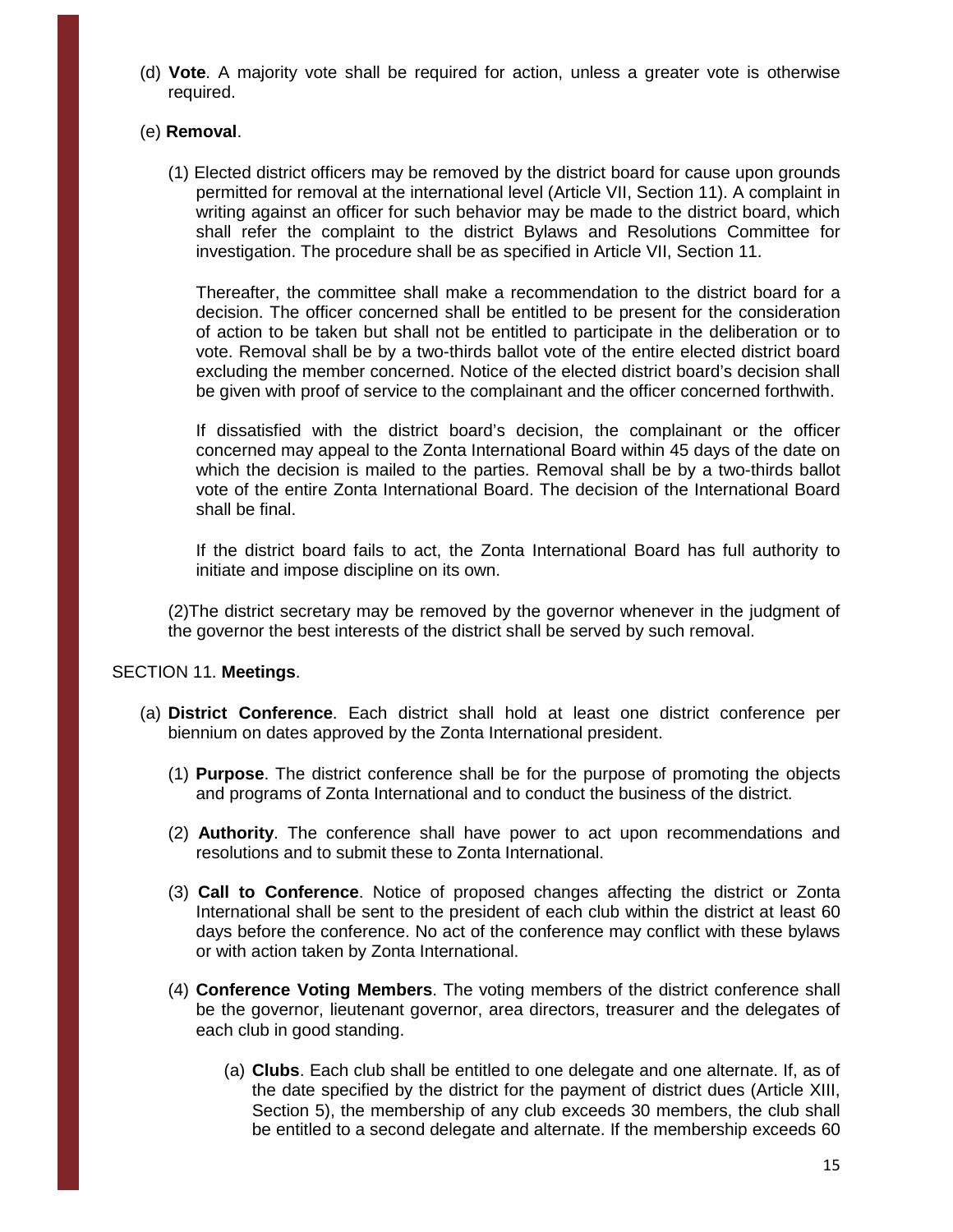members, the club shall be entitled to a third delegate and alternate. Delegates and alternates shall be elected by the club they represent. A delegate may carry more than one of the total votes to which the club is entitled. A member of the district board shall not be a club delegate or alternate.

- (b) **Proxies**. A club may be represented by proxy at a district conference. A club represented by proxy shall be entitled to its total votes by proxy. No club may be represented by proxy at more than two consecutive conferences. A club may carry the proxy votes from no more than two other clubs except that the total votes carried by one (1) club may not exceed five (5).
- (5) **Quorum**. A majority of voting members registered at conference shall constitute a quorum.
- (b) **Area Meetings**. Each area shall hold at least one meeting or workshop annually to promote the objects and programs of Zonta International.

SECTION 12. **Financial Oversight**. At the close of the biennium and at any other time determined to be in the best interest of the district, the district board shall cause the district financial records to be examined (audited, reviewed or compiled) by certified/chartered public accountants or by a qualified individual independent of the district board. The examined financial statement and report shall be presented at the district conference.

## SECTION 13. **Nominating Committee**.

- (a) **How Constituted**. At the conference at which district officers are elected, a district Nominating Committee of three members shall be elected by plurality vote. No member of the committee shall be eligible for nomination at the district level of Zonta International while serving on the committee.
- (b) **Prerequisites.** Each member of the Nominating Committee shall be a classified member of a club, shall have served at least two years in an elected club office and have served in an elected or appointed capacity at the District level.
- (c) **Term**. The term of the members of the district Nominating Committee shall be two years, beginning at the close of the convention.
- (d) **Vacancies**. In case of a vacancy on the district Nominating Committee, or the inability of a member to serve, nominees not elected shall be selected to fill the vacancy in the descending order of the number of votes received for election.
- (e) **Duties**. It shall be the duty of the Nominating Committee to:

## **District**

(1) Provide the official slate and qualifications of each candidate for publication at least 60 days before the district conference.

(2) Nominate one or more qualified candidates for each office to be filled at the next election of district officers.

(3) Nominate at least five candidates for the district Nominating Committee.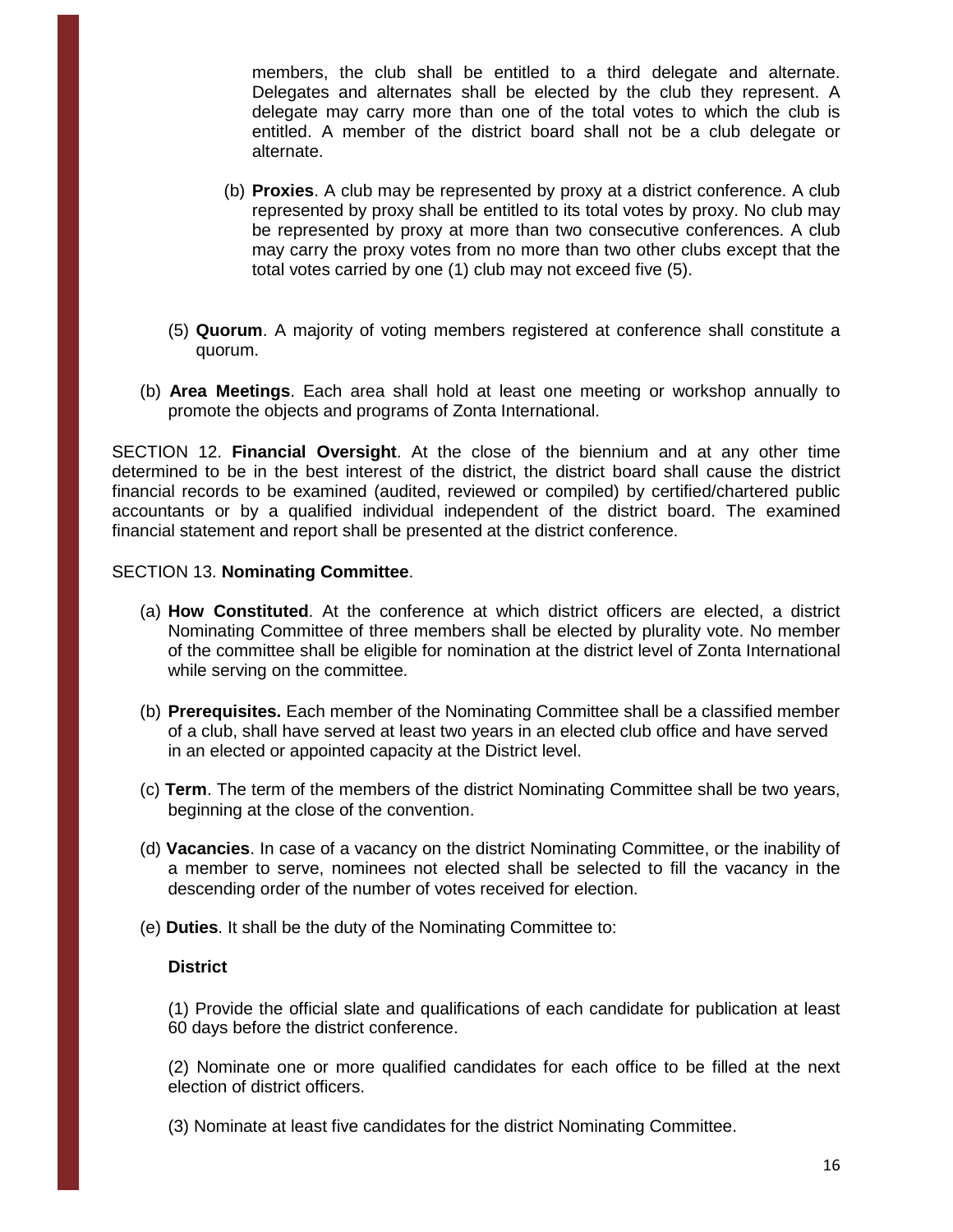(4) Report at the conference. Additional nominations may be made from the floor provided the nominee is qualified.

No member shall be proposed without that member's consent to serve if elected.

#### **Zonta International**

Work with the Zonta International Nominating Committee to recruit qualified Zontians for Zonta International officers, directors and Nominating Committee.

(f) **Removal**. Members of the district Nominating Committee may be removed by the district board for failure to perform the duties of the position, or acting in such a way as to injure the good name of Zonta or hamper its work. The procedure shall be as specified in Article XIII, Section 10 (e)(1).

SECTION 14. **Election**. Election shall be by ballot vote, and a majority vote of the conference voting members shall elect district officers. In the event that no candidate receives a majority of the votes cast for any office, only the two candidates receiving the largest number of votes shall remain on the second ballot. The district Nominating Committee shall be elected by plurality vote.

SECTION 15. **Rules of Procedure**. Each district shall adopt district rules of procedure which conform to the Bylaws and Rules of Procedure of Zonta International. District rules of procedure shall be adopted or amended by a two-thirds vote of the district conference present and voting members, provided that notice of such proposed rules of procedure or amendments shall be sent to the president of each club within the district at least 60 days before the conference. Rules of procedure may also be adopted or amended by a mail ballot. In that case, to take action, a two-thirds vote of the voting members voting shall be required, provided more than 50 percent of the district clubs respond within 45 days.

SECTION 16. **Parliamentary Authority**. Each district shall adopt a recognized parliamentary authority used in the country or countries in which the clubs in that district reside. The rules contained in the parliamentary authority shall govern the district in cases in which they are not inconsistent with these bylaws or the rules of procedure adopted by the district.

## **Article XIV Clubs**

SECTION 1. **How Established**. The Zonta clubs shall exist only as chartered clubs of Zonta International.

## SECTION 2. **Members**.

(a) **Categories**. The membership of a club shall be limited to classified members, past international presidents and honorary members.

## (b) **Classified Member**.

(1) Membership shall be drawn from women and men with experience in a recognized business or profession.

(2) A candidate must be willing to actively support and implement the Objects of Zonta International.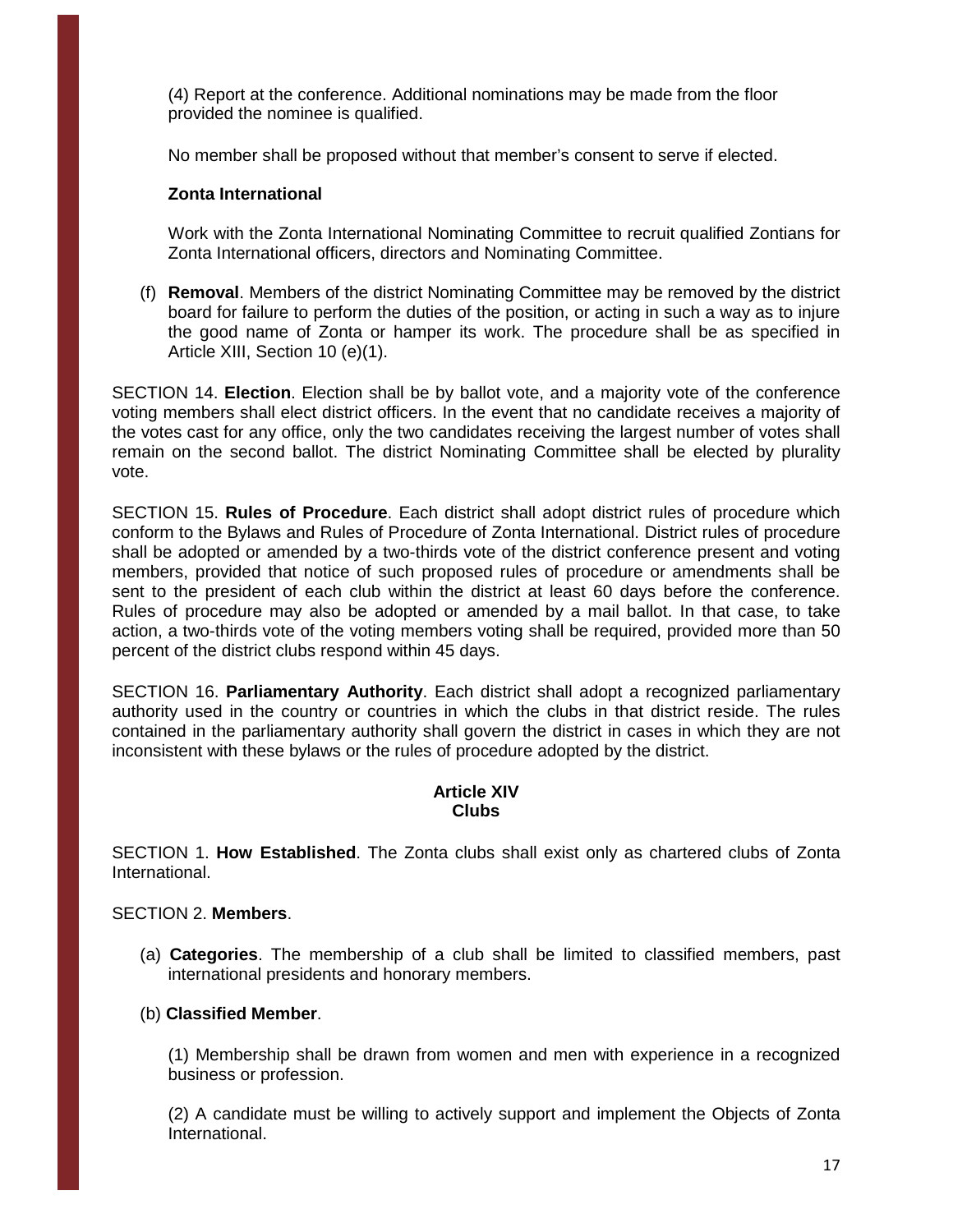(3) All candidates for membership, meeting the requirements for membership in these bylaws, shall be considered.

(4) The club Membership Committee shall review proposals for membership, whether by application or invitation, and present the names of all candidates to the club board with its recommendations. Approval for membership is made by the club board unless the club bylaws provide otherwise.

(5) Every member shall be assigned a classification. A classified member has all rights and responsibilities of membership, including the right to hold office and represent the club at meetings, except as otherwise provided in these bylaws.

- (c) **Past International President**. The club may retain as a member or may elect to its membership, without any classification requirement and without additional initiation fee, any past international president.
- (d) **Honorary Membership**. Honorary members shall be persons who have distinguished themselves by some unusual service other than their service to Zonta. An honorary member shall be entitled to all membership privileges of the club except those of holding an elective office or directorship, of making motions and voting, or of representing the club as a delegate or alternate. The club board shall determine the specific tenure for honorary membership. An honorary member shall be exempt from the payment of dues. The club shall assume the obligation for payment of Zonta International and district dues for any honorary member the club may elect.
- (e) **Transfer Privileges**. A member who moves to the geographical location of another Zonta club may transfer membership to that club, provided the required dues have been paid as set forth in Article XIV, Section 3(b) of these bylaws.

(f) **Duration of Membership**. Classified membership shall be for life except as otherwise provided in the Bylaws and Rules of Procedure of Zonta International.

## SECTION 3. **Club Dues**.

- (a) **Fiscal Year**. A club may establish its own fiscal year according to the date of its annual meeting, except that clubs in the United States of America must conform to the fiscal year of 1 June through 31 May, inclusive.
- (b) **Annual Dues**. The annual dues of a club member shall be established by the club to include Zonta International, district, area (if applicable) and club requirements, and shall be paid in accordance with club bylaws. Guidelines are in the Zonta Club Manual.

SECTION 4. **Officers and Directors**. The officers of the club shall be at least a president, vice president, secretary and treasurer. There shall be at least two directors.

- (a) **Prerequisites.** To be eligible for the office of president, a member must have been at some time a member of the club board for at least one year, except in the case of a newly chartered club.
- (b) **Election**. At the election meeting, officers and directors shall be elected by ballot vote unless there is but one nominee for the office, in which case a voice vote may be taken. A majority vote shall elect. At the option of the club, balloting may be by mail.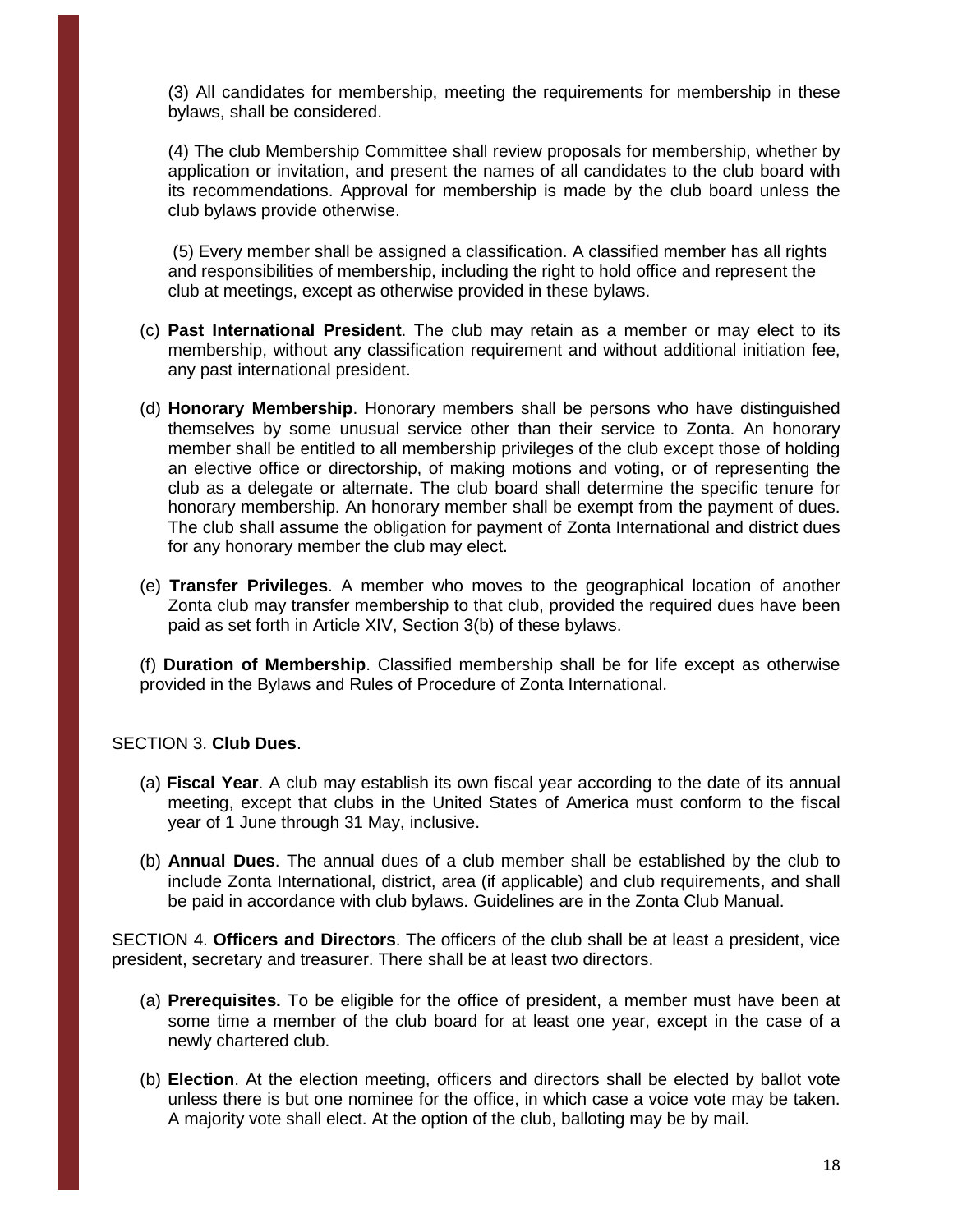- (c) **Term of Office**. The officers and directors shall assume office on 1 June. The officers shall hold office for at least one year or until their successors assume office. An officer or director shall be limited to two consecutive years in the same office with the exception of the treasurer who shall be limited to four consecutive years in the same office. A member who has served more than half a term shall be deemed to have served a full term in that office. At club option, a member who has served previously as an officer or director is eligible to serve in the same office again after an intermission.
- (d) **Vacancies**. In case of vacancy in the office of president, the vice president shall become president. Vacancies in other offices shall be filled by the club board.
- (e) **Removal**. Club officers and directors may be removed by the club members for cause upon grounds permitted for removal at the international level (Article VII, Section 11). A complaint in writing against an officer or director for such behavior shall be referred by the club board to a committee of club members elected by the members for investigation. The procedure shall be as specified in Article VII, Section 11.

Thereafter, the committee shall make a recommendation to the club members for a decision. Due notice in writing of the matter to be voted on at a meeting shall be given to all members. The board member concerned shall be entitled to be present for consideration of action to be taken but shall not be entitled to vote. Removal shall be by a two-thirds ballot vote of the club members present and voting.

If the club fails to act, the district board shall initiate disciplinary proceedings. If the district board fails to act, the Zonta International Board has full authority to initiate and impose discipline on its own.

SECTION 5. **Duties of Officers**. The officers of the club shall perform the duties prescribed by the club, by the bylaws and rules of procedure of Zonta International, and by the parliamentary authority adopted by the organization.

- (a) **President**. The president shall preside at all meetings of the club and of the board and shall be the chief executive officer of the club. Subject to approval by the board, the president shall appoint chairmen of standing committees and all other committees except the Nominating Committee. The president shall be ex-officio a member of all committees except the Nominating Committee.
- (b) **Vice President**. The vice president, in the absence or inability of the president, shall perform the duties of the president. The vice president may serve as chairman of a committee and may be assigned other duties by the club board.
- (c) **Secretary**. The secretary shall keep a record of the proceedings of the meetings of the club and of the board, conduct correspondence not specifically assigned to other officers or committees and perform other duties as assigned by the club board.
- (d) **Treasurer**. The treasurer shall be responsible for the funds of the club and shall administer them in accordance with the approved club budget. The treasurer shall make monthly reports to the board and the club and be ex-officio a member of the Finance Committee. No later than 45 days after the term of office ends, the treasurer shall turn all records over to the successor.

## SECTION 6. **Club Board**.

(a) **How Constituted**. Elected officers and directors of the club shall constitute the club board.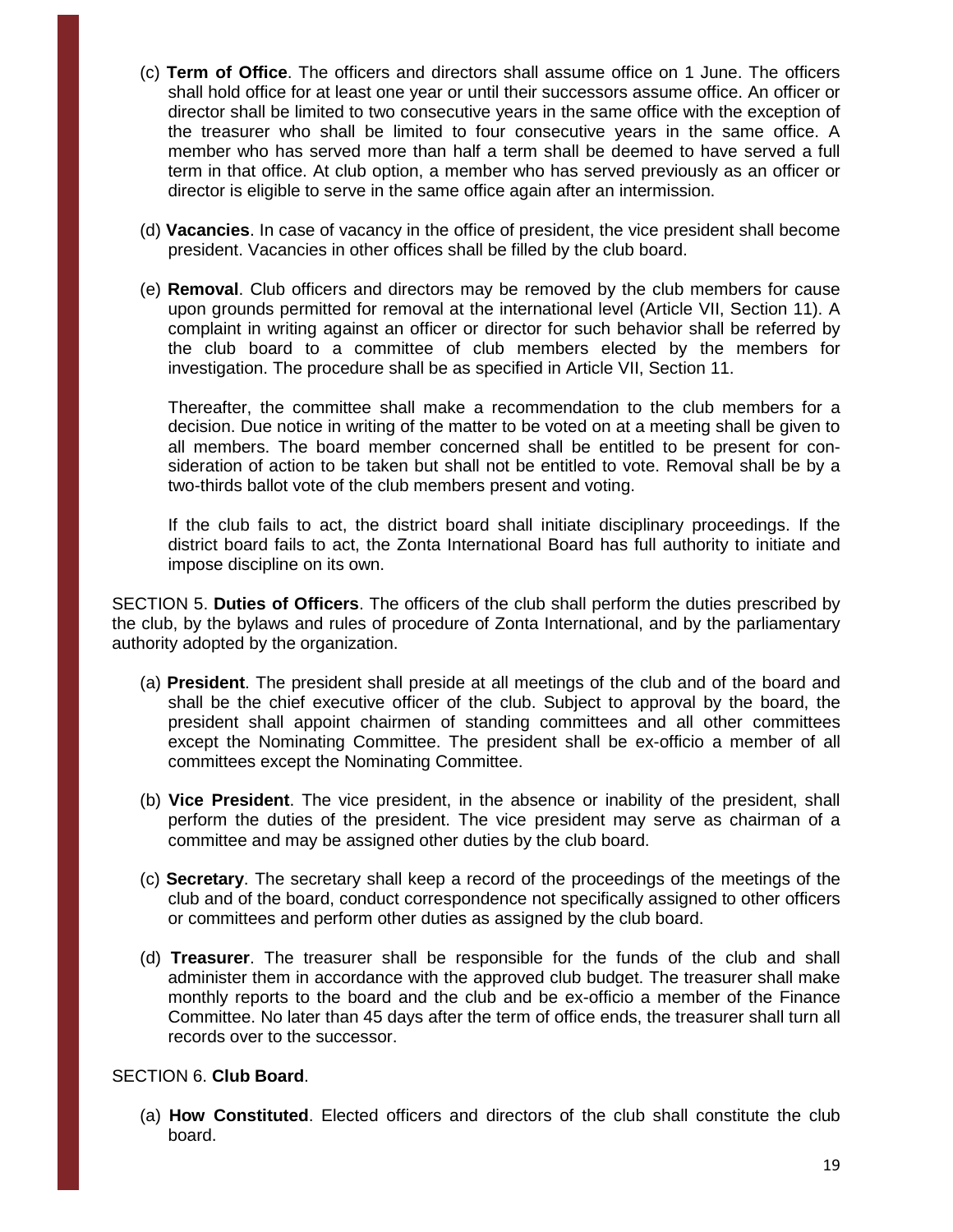- (b) **Duties**. The club board shall have general supervision of the affairs of the club between meetings of the club provided that none of its acts shall conflict with action taken by the club. It may act upon routine questions in carrying out established policies but shall not determine policy, authorize projects and donations or adopt the budget. It shall perform such duties as are required by the bylaws and rules of procedure of Zonta International. The Zonta Club Manual shall serve as a guideline for club operation.
- (c) **Meetings**. The club board shall hold regular monthly meetings unless otherwise ordered by the board. A majority of the members of the club board shall constitute a quorum. The club board may transact its business through the use of electronic communication.

SECTION 7. **Meetings**. Meetings shall be held as provided in the club's bylaws. E-clubs may hold their meetings through the use of electronic communication. The quorum shall be determined by vote of the club provided that no less than one-fourth of the members shall constitute a quorum at any regular or special meeting of the club. Guidelines for club meetings are in the Zonta Club Manual.

## SECTION 8. **Nominating Committee**.

- (a) **How Constituted**. At its election meeting, the club may elect its Nominating Committee of at least three members for the next term.
- (b) **Election**. If nominees are unopposed, a voice vote may be taken and committee members may select their own chairman. If elected by ballot vote, the designated number of committee nominees receiving the highest number of votes shall constitute the club Nominating Committee. The member receiving the highest number of votes shall be chairman of the Nominating Committee.
- (c) **Vacancies**. Vacancies in the Nominating Committee shall be filled by the club board.
- (d) **Duties**. It shall be the duty of the Nominating Committee to nominate one or more members for each office or directorship to be filled at the election, and at club option, to nominate at least three members for the next term's Nominating Committee.
- (e) **Report of the Committee**. The committee shall report the slate of officers, directors and members of the Nominating Committee (if club elects at same time) before the election meeting. Additional nominations may be made from the floor, provided the nominee has consented to serve.
- (f) **Removal**. Members of the club Nominating Committee may be removed by the club members for failure to perform the duties of the position, or acting in such a way as to injure the good name of Zonta or hamper its work. The procedure shall be as specified in Article XIV Section 4 (e).

SECTION 9. **Committees.** Committees shall include a Membership Committee, a Service Committee, an Advocacy Committee and such other committees as the club board may authorize. Guidelines for club committees are in the Zonta Club Manual.

## SECTION 10. **Z Clubs and Golden Z Clubs**

(a) Z clubs and Golden Z clubs are service programs formed and sponsored by a Zonta club. Guidelines are in the Zonta International Z Club and Golden Z Club Manual.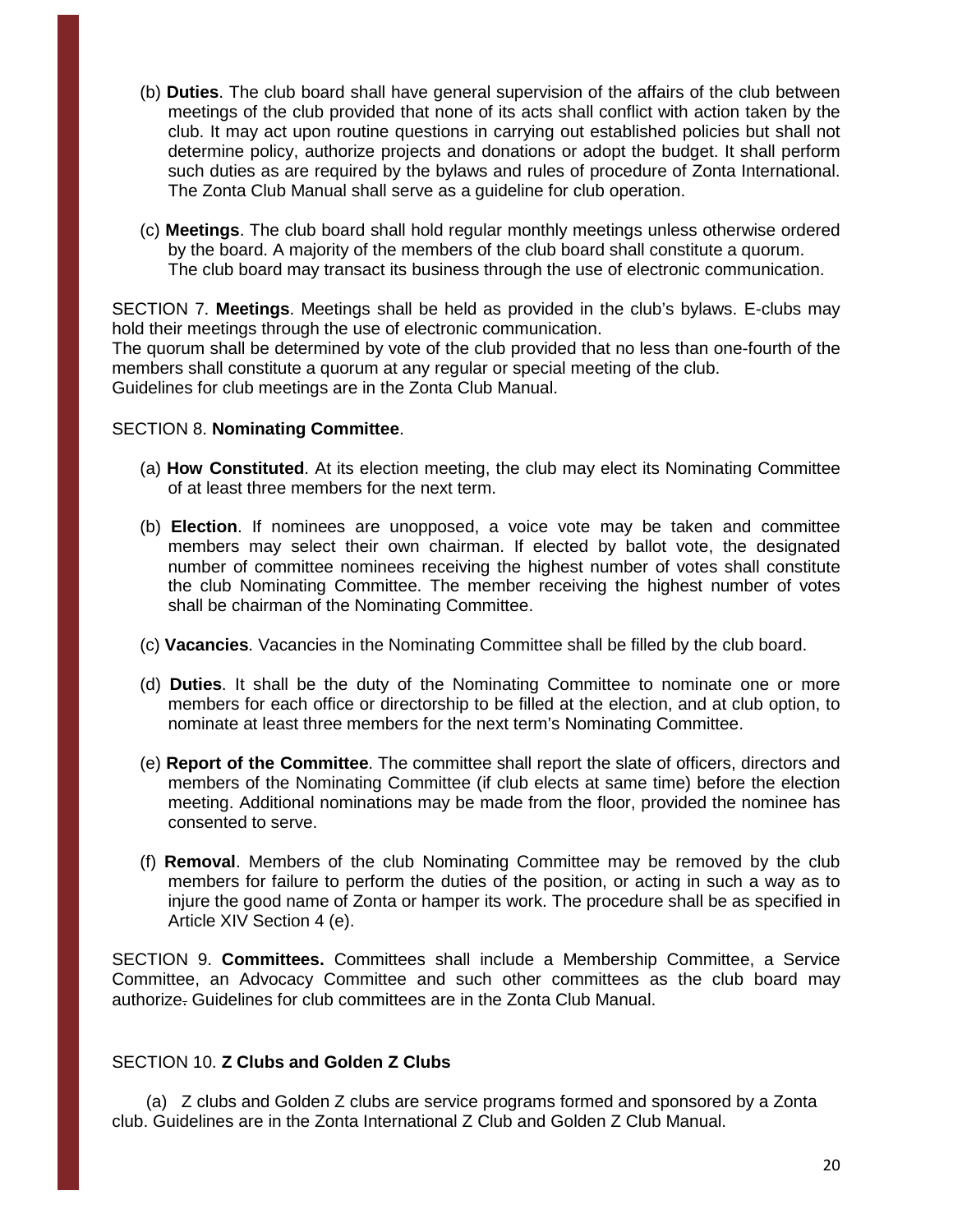(b)The sponsoring Zonta club shall pay a charter fee and an annual renewal fee in US dollars.

The renewal fee shall be used toward the administration of the Z Club program of Zonta International.

SECTION 11. **Financial Oversight**. The club board shall cause the club financial records to be examined by a person independent of the board. For purposes of the examination, the books shall be closed at the end of the fiscal year.

#### SECTION 12. **Suspension or Expulsion**.

(a) **Club**. Any club of Zonta International that has acted in a way to injure the good name of Zonta or to hamper its work may be suspended or expelled by the Zonta International Board. A complaint in writing against a club for such behavior may be made to the district board which shall refer the matter to the District Bylaws and Resolutions Committee for investigation. The procedure shall be as specified in Article VII Section 11.

Thereafter, the committee shall make a recommendation to the district board. The district board shall make a recommendation to the Zonta International Board. A twothirds ballot vote of the entire elected district board shall be required for a recommendation of suspension or expulsion.

Notice of the district board recommendation shall be mailed with proof of service to the complainant and the club concerned. Suspension or expulsion shall be by a two-thirds ballot vote of the entire Zonta International Board. The decision of the Zonta International Board shall be final.

If the district board fails to act, the Zonta International Board has full authority to initiate proceedings and impose discipline on its own.

In the event of expulsion, all legal debts shall be paid and the remaining assets shall be disbursed as provided in Article IV, Section 2(c).

(b) **Member**. Any member of a club who has acted in a way to injure the good name of Zonta or to hamper its work may be expelled by the club members. A complaint in writing against a member for such behavior may be made to the club board. The board shall refer the complaint to a committee appointed by the board for investigation. The procedure shall be as specified in Article VII Section 11.

Thereafter, the committee shall make a recommendation to the club board. If the club board determines that further action regarding expulsion is necessary, it shall make a recommendation to the club members for a decision at a meeting of which written notice has been given to all members. The member concerned shall be entitled to be present for consideration of action to be taken but shall not be entitled to vote. A two-thirds ballot vote of club members present and voting shall be necessary for expulsion of a member.

Notice of the board or club decision shall be mailed with proof of service to the complainant and to the member concerned forthwith. The decision of the club board or club members may be appealed by the complainant or the member concerned to the district board within 45 days from the date on which the notice of decision is mailed to the parties. Expulsion shall be by a two-thirds ballot vote of the entire elected district board. The decision of the district board shall be mailed with proof of service to the complainant and to the member concerned forthwith.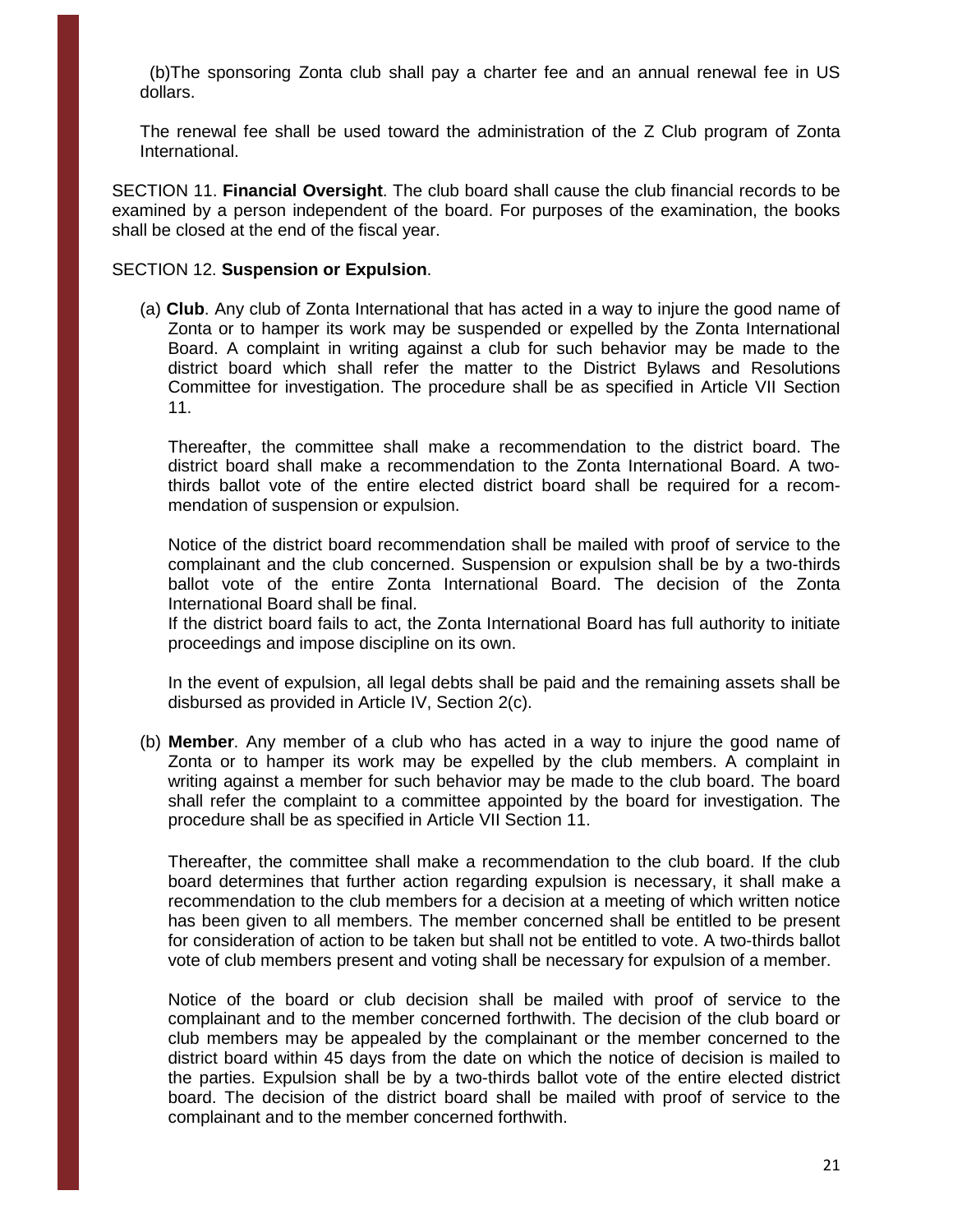The decision of the district board may be appealed by the parties to the Zonta International Board within 45 days from the date on which the notice of decision is mailed to the parties. Expulsion shall be by a two-thirds ballot vote of the entire Zonta International Board. The decision of the Zonta International Board shall be final.

If the club fails to act, the district board shall initiate disciplinary proceedings. If the district board fails to act, the Zonta International Board has full authority to initiate proceedings and to impose discipline on its own.

SECTION 13. **Parliamentary Authority**. Each club shall adopt a recognized parliamentary authority used in the country in which the club is organized. The rules contained in the parliamentary authority shall govern the club in cases in which they are not inconsistent with Zonta International Bylaws and Rules of Procedure, the rules of procedure of the district in which the club resides, the club bylaws or with the rules of procedure adopted by the club.

SECTION 14. **Bylaws Amendments**. Club bylaws may be amended by a two-thirds vote of the club members present and voting at any regular or special meeting called for that purpose, provided that notice of such proposed amendment shall have been given to each member at least 10 days before the meeting.

## **Article XV International Identification**

SECTION 1. **Seal**. The corporate seal of Zonta International shall be circular in form with the words "Zonta International, Inc."

SECTION 2. **Colors**. The official colors of Zonta International shall be mahogany and gold.

SECTION 3. **Emblem**. The emblem of Zonta International shall be a square as shown.

SECTION 4. **Name and Marks**. The name and symbol of Zonta may be used by any district, club or member of Zonta International only in accordance with regulations issued from time to time by the Zonta International Board. Use of the name and symbol of Zonta by nonmembers other than in news reporting or commentary is permitted only with prior approval of the Zonta International president.

SECTION 5. *The Zontian.* The Zonta International Board shall publish under its supervision and control, *The Zontian* magazine, which shall be the official registered publication of Zonta International.

## **Article XVI Indemnification**

The Zonta International Board may from time to time establish and implement policies for indemnification of officers, directors and employees of Zonta International.

## **Article XVII Resolutions**

SECTION 1. **Definition and Duration**. A resolution is a statement proposing a policy, procedure or action. A resolution adopted by an international convention shall remain in effect for the biennium proposed.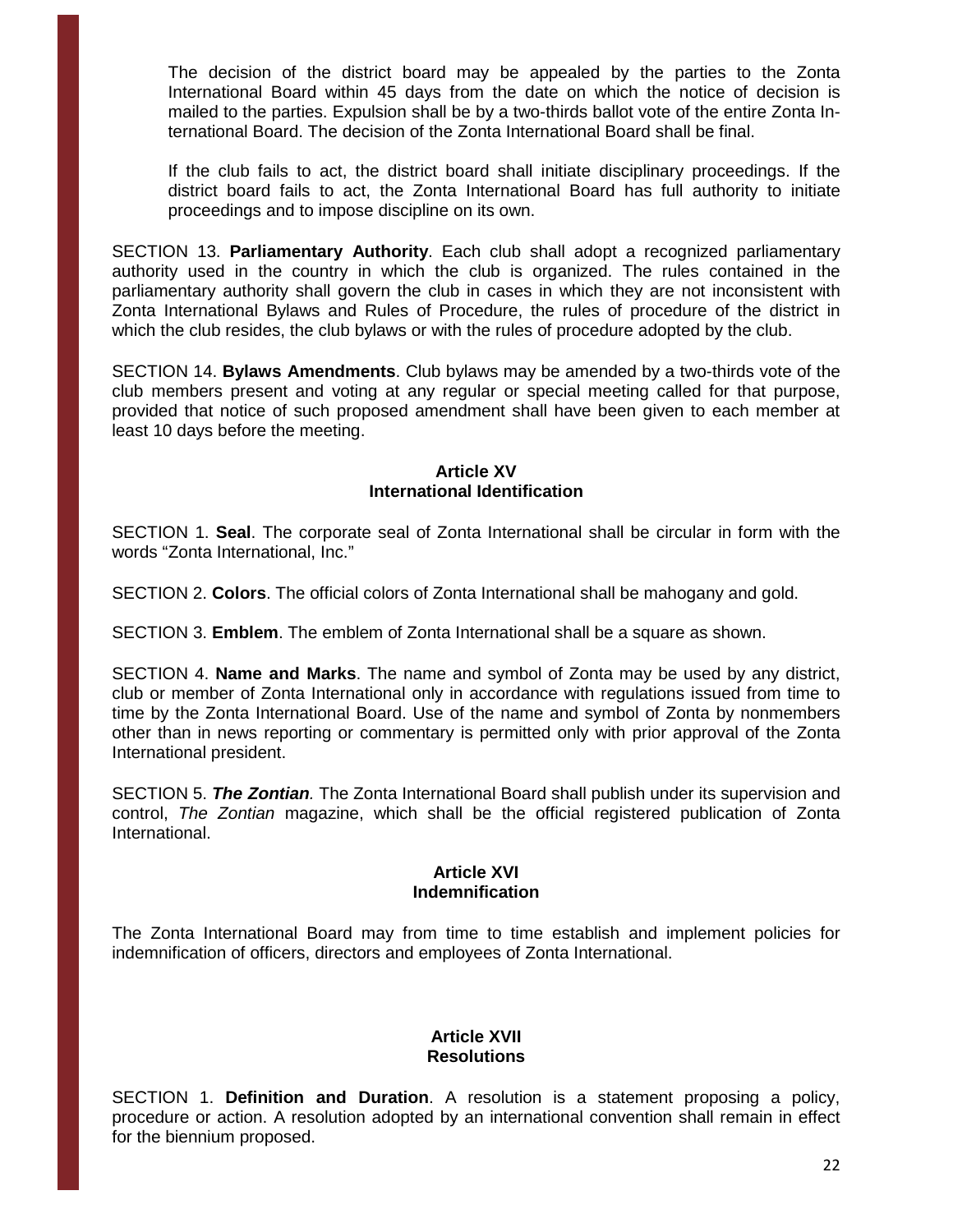SECTION 2. **How Proposed**. To be considered by the convention, the resolution must:

- (a) have been proposed by the Zonta International Board, or by any of its members, by a district conference, by a club, or by a committee of Zonta International; and
- (b) have been mailed to the Zonta International Bylaws and Resolutions Committee at least 180 days before the convention except as prescribed in this article.

SECTION 3. **Powers of Bylaws and Resolutions Committee**. The committee shall have power to initiate resolutions, to combine two or more resolutions into one resolution, and to make recommendations upon all resolutions submitted to it. It may decide not to report a proposed resolution that it concludes should have further study or that is in conflict with the Objects of Zonta International. In the event of such a decision, the committee shall notify the proposer of the resolution.

SECTION 4. **Exemptions from Requirements**. If, due to unavoidable circumstances, a resolution proposed by the Zonta International Board, by a committee of Zonta International, or by a district conference cannot be mailed to the Zonta International Bylaws and Resolutions Committee 180 days before the convention, the resolution may be exempt from the requirement of referring the resolution to the Bylaws and Resolutions Committee. Guidelines on process are in the Zonta International Manual.

SECTION 5. **90-Day Notice Requirement**. A copy of all resolutions, by whichever way presented, shall be sent to members of the Zonta International Board, district boards, and to each club at least 90 days before convention.

SECTION 6. **Convention Report**. The chairman of the Zonta International Bylaws and Resolutions Committee, in reporting to the convention, shall state the Zonta International Board designation of "recommended," "not recommended," or "no recommendation" with a reference to each resolution presented.

SECTION 7. **Resolution Without Advance Notice**. In cases where the need for a recommendation or for a resolution could not have been foreseen in time to give the advance notice as required in this article, and where delayed action would render the resolution or the recommendation valueless, the convention may by a two-thirds vote decide to consider a recommendation or a resolution.

## **Article XVIII Parliamentary Authority**

The rules contained in the current edition of *Robert's Rules of Order Newly Revised* shall govern Zonta International in cases in which they are not inconsistent with these bylaws or with the rules of procedure adopted by Zonta International.

## **Article XIX Amendment to Bylaws**

SECTION 1. **Amendment**. These bylaws may be amended by a two-thirds vote of the convention voting members present and voting at any convention of Zonta International, provided that: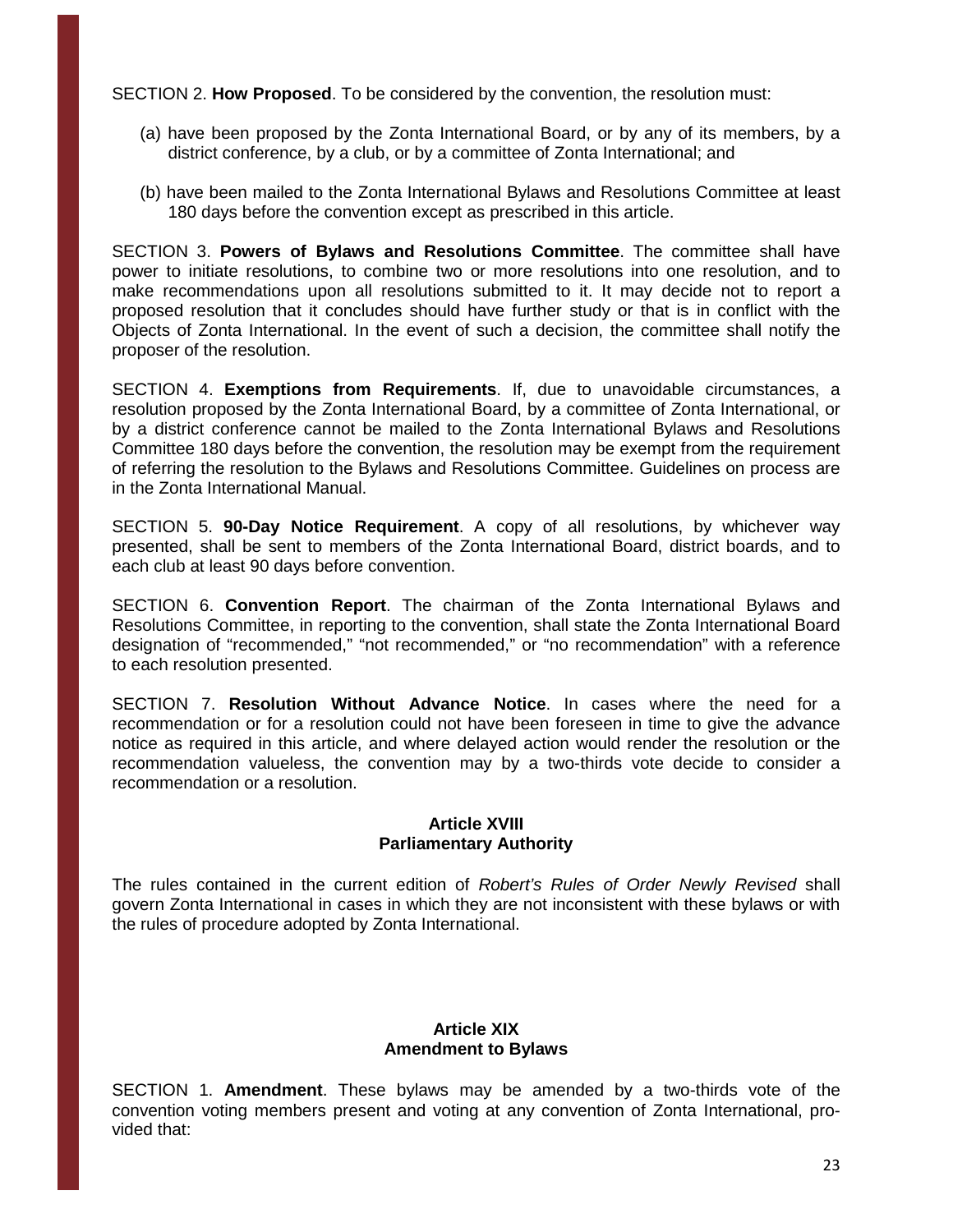- (a) the amendment has been proposed by the Zonta International Board, by a district conference, by the Zonta International Bylaws and Resolutions Committee, or by a revision committee authorized by a convention or by the Zonta International Board;
- (b) the proposed amendment from a district conference has been sent to the Zonta International Bylaws and Resolutions Committee within 30 days after conference;
- (c) the proposed amendment from the Zonta International Board has been sent to the Zonta International Bylaws and Resolutions Committee at least 30 days prior to the committee's pre-convention meeting; and
- (d) a report of the Bylaws and Resolutions Committee, indicating the Zonta International Board's designation on each proposed amendment of "recommended for adoption," "not recommended for adoption," or "no recommendation" has been sent by headquarters to the Zonta International Board, governors, lieutenant governors and to the president of every club at least 90 days before convention.

An amendment to these bylaws shall become effective on adjournment of the convention at which it is adopted.

SECTION 2. **Process for Club/District Amendment Proposals**. A member of a Zonta club may recommend to the club for approval proposed changes in Zonta International Bylaws or Rules of Procedure. After club approval, the club may submit the proposal to the district board. If the district board determines that the proposal does not require further study, it shall publish the proposal to all other clubs in that district at least 60 days before district conference and shall submit the proposal to delegates at the conference. The district board may also submit a proposal to the district conference in the same manner. If a majority of voting members at district conference adopts the proposal, the district secretary shall submit the proposal to the Zonta International Bylaws and Resolutions Committee within 30 days after the conference.

SECTION 3. **Amendment Duplication**. Should more than one proposed amendment to the Zonta International Bylaws be submitted with the same intent covering the same subject matter, it shall be the duty of the Zonta International Bylaws and Resolutions Committee to review such proposed amendments and to present to the Zonta International Board an amendment which best incorporates the intent and serves the interest of Zonta International as a whole. In the event that any proposed amendment will not be reported to the convention, the committee shall notify the proposer of the amendment.

SECTION 4. **Automatic Conformation**. If any amendment of these bylaws causes the bylaws of Zonta clubs to be in conflict with the bylaws of Zonta International, the bylaws for Zonta clubs shall be considered to have been amended automatically to conform to the bylaws of Zonta International.

SECTION 5. **Articles of Incorporation**. The Articles of Incorporation of Zonta International may be amended by a two-thirds vote at any convention of Zonta International to include the changes to the articles brought about by amendments to the Zonta International Bylaws or in accordance with the procedure for amending bylaws.

#### **Article XX Rules of Procedure**

Rules of procedure prescribe standard operating procedures of Zonta International and remain in effect until rescinded or changed by majority vote of the voting members at a future convention. In the interim between conventions, the Zonta International Board may adopt rules of